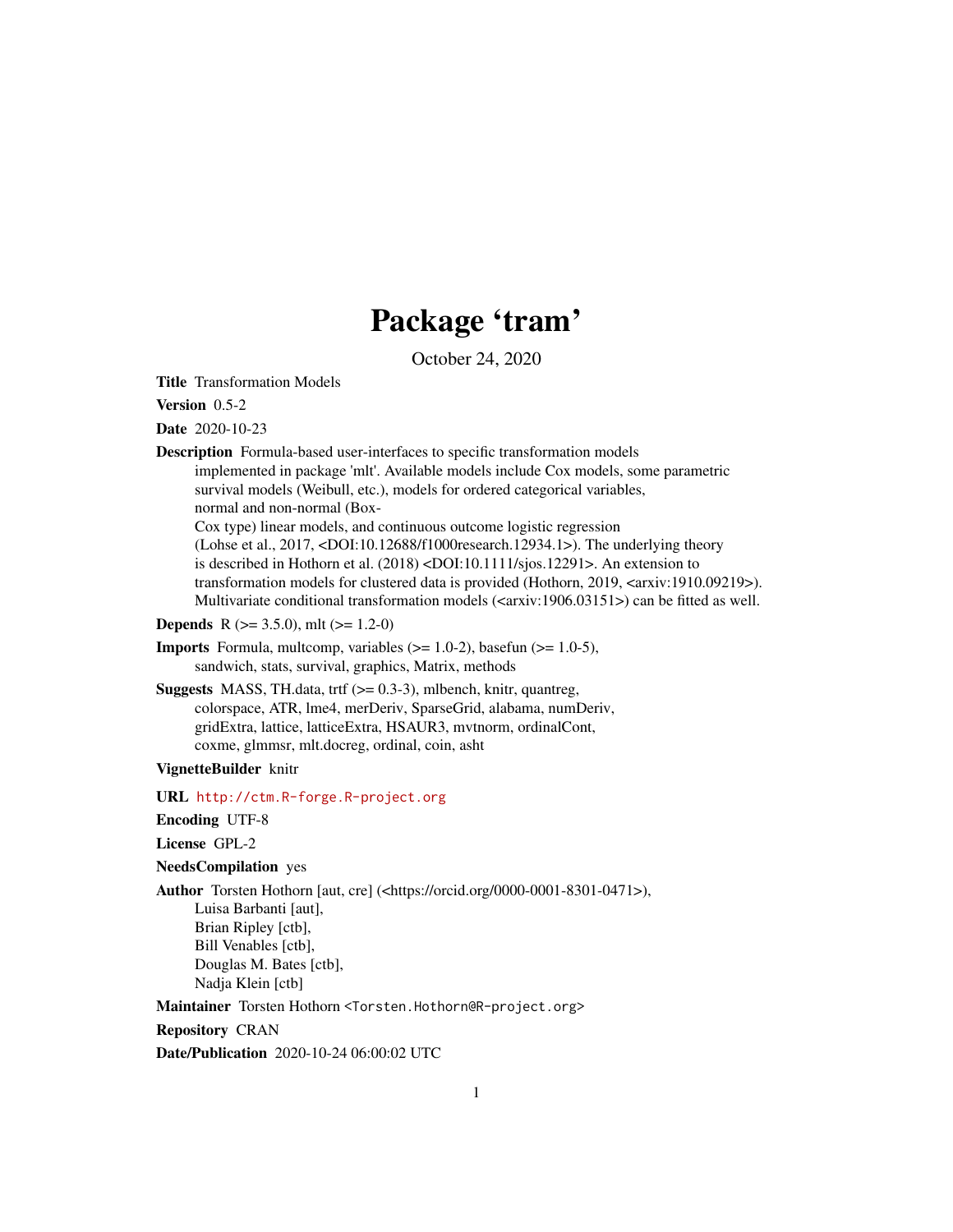## <span id="page-1-0"></span>R topics documented:

#### **Index** [27](#page-26-0)

Aareg *Aalen Additive Hazards Model*

## Description

Aalen model with fully parameterised hazard function

## Usage

Aareg(formula, data, subset, weights, offset, cluster, na.action = na.omit, ...)

| formula | an object of class "formula": a symbolic description of the model structure to<br>be fitted. The details of model specification are given under tram and in the<br>package vignette.                                         |
|---------|------------------------------------------------------------------------------------------------------------------------------------------------------------------------------------------------------------------------------|
| data    | an optional data frame, list or environment (or object coercible by as . data. frame<br>to a data frame) containing the variables in the model. If not found in data, the<br>variables are taken from environment (formula). |
| subset  | an optional vector specifying a subset of observations to be used in the fitting<br>process.                                                                                                                                 |
| weights | an optional vector of weights to be used in the fitting process. Should be NULL<br>or a numeric vector. If present, the weighted log-likelihood is maximised.                                                                |
| offset  | this can be used to specify an a priori known component to be included in the<br>linear predictor during fitting. This should be NULL or a numeric vector of length<br>equal to the number of cases.                         |
| cluster | optional factor with a cluster ID employed for computing clustered covariances.                                                                                                                                              |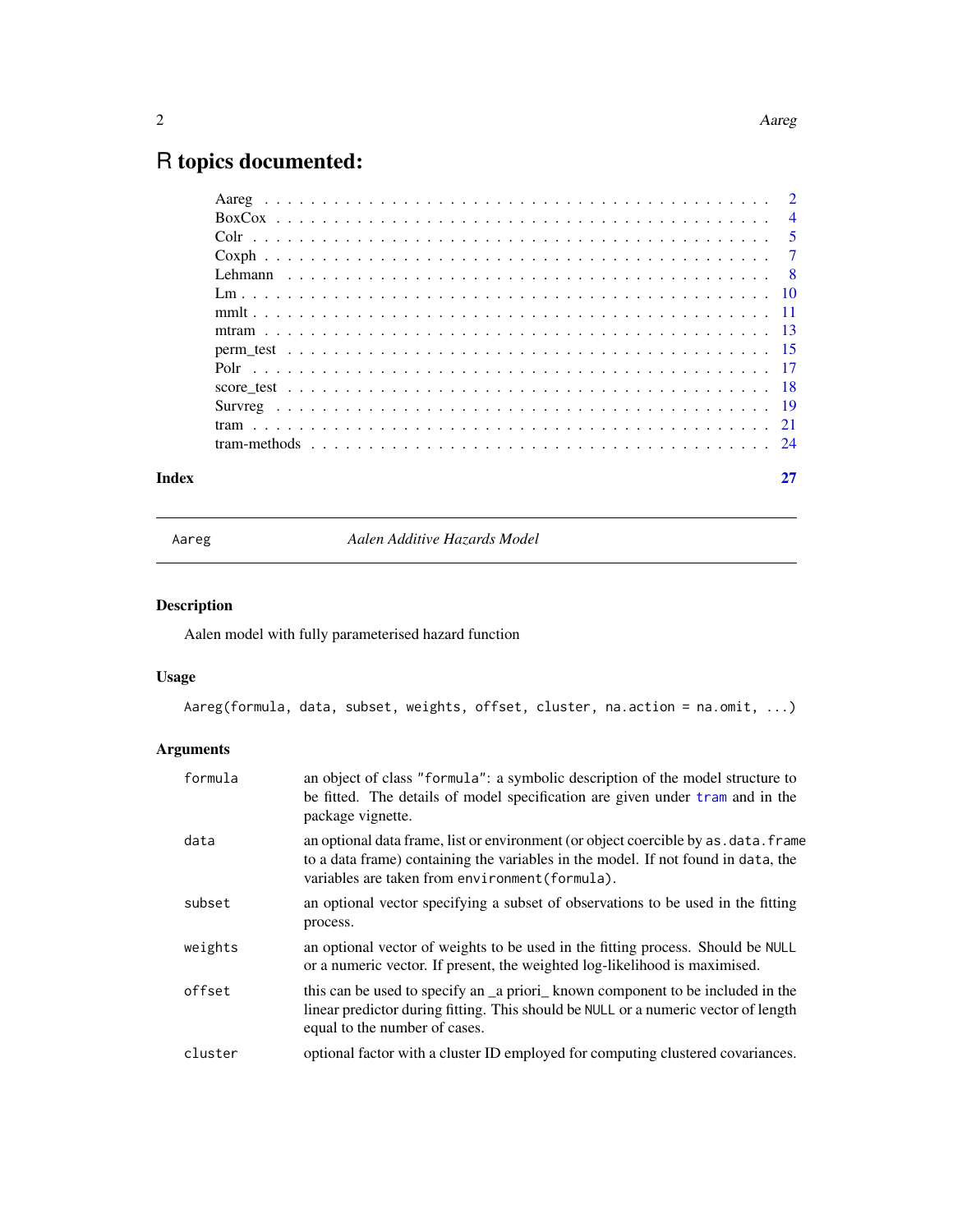#### Aareg 3

| na.action               | a function which indicates what should happen when the data contain NAs. The<br>default is set to na. omit. |
|-------------------------|-------------------------------------------------------------------------------------------------------------|
| $\cdot$ $\cdot$ $\cdot$ | additional arguments to tram.                                                                               |

## Details

This function allows simultaneous estimation of the cumulative hazard parameterised by a Bernstein polynomial. The model is typically fitted with time-varying coefficients, all types of random censoring and trunction are allowed.

The responses is bounded (bounds =  $c(0, \text{Inf})$ ) when specified as a Surv object. Otherwise, bounds can be specified via ....

#### Value

An object of class Aareg, with corresponding coef, vcov, logLik, estfun, summary, print, plot and predict methods.

#### References

Torsten Hothorn, Lisa Moest, Peter Buehlmann (2018), Most Likely Transformations, *Scandinavian Journal of Statistics*, 45(1), 110–134, doi: [10.1111/sjos.12291.](https://doi.org/10.1111/sjos.12291)

```
data("GBSG2", package = "TH.data")
library("survival")
GBSG2$time <- as.numeric(GBSG2$time)
GBSG2$y <- with(GBSG2, Surv(time, cens))
### Cox proportional hazards model
m1 <- \text{Coxph}(y \sim \text{horTh}, \text{data} = \text{GBSG2}, \text{support} = \text{c}(1, 1500))logLik(m1)
### Aalen additive hazards model with time-varying effects
m2 \leq -A \text{areg}(y \mid \text{horTh} \sim 1, \text{ data} = \text{GBSG2}, \text{ support} = c(1, 1500))logLik(m2)
### compare the hazard functions
nd <- data.frame(horTh = unique(GBSG2$horTh))
col < -1:2lty < -1:2plot(as.mlt(m1), newdata = nd, type = "hazard",col = col, lty = lty[1], xlab = "time")plot(as.mlt(m2), newdata = nd, type = "hazard",col = col, lty = 2, add = TRUE)
legend("topright", col = rep(col, each = 2),
       lty = rep(1:2), bty = "n",
       legend = paste(rep(paste("horTh:",
                                   levels(nd$horTh)), each = 2),
                        rep(c("Cox", "Aalen"), 2)))
```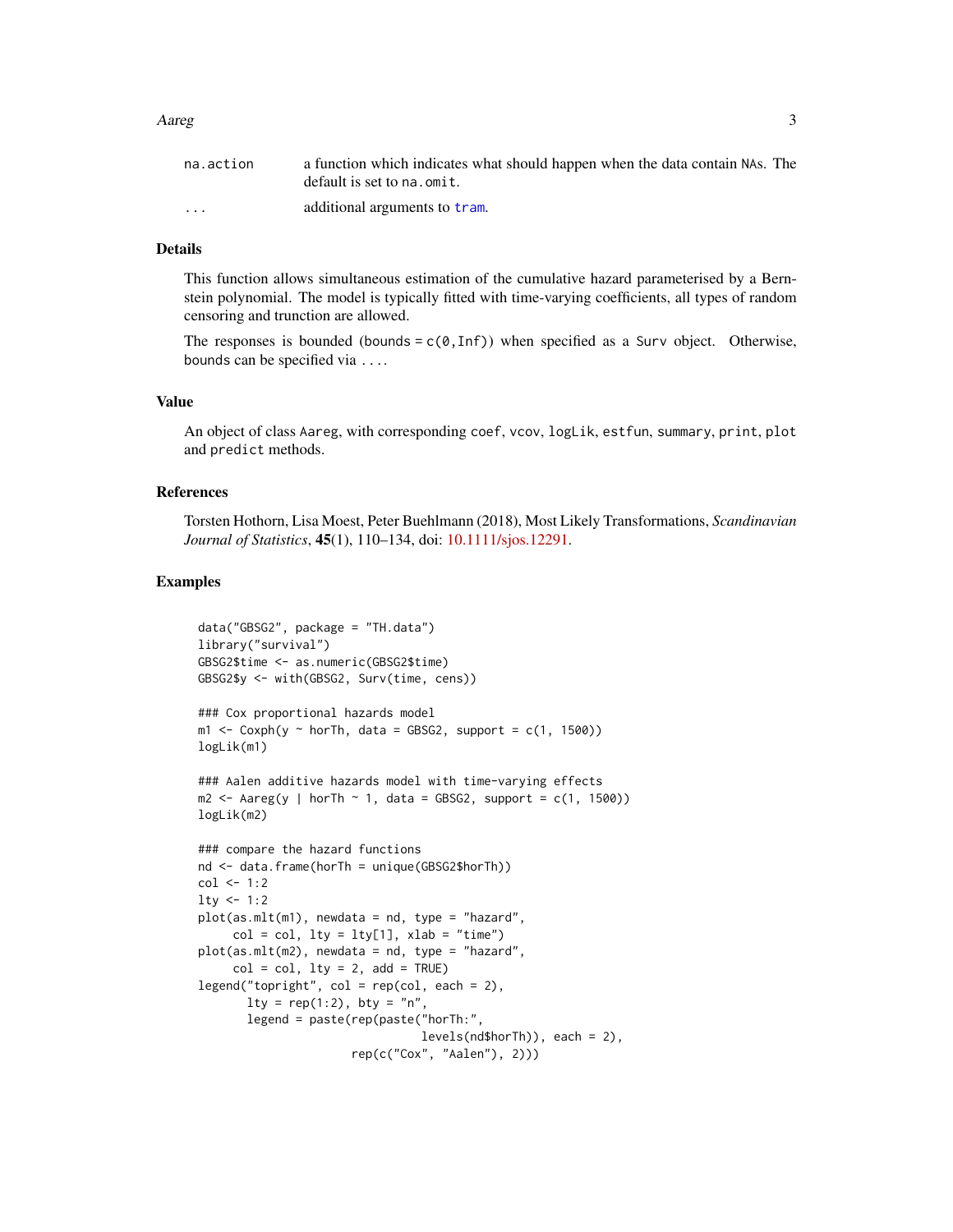<span id="page-3-1"></span><span id="page-3-0"></span>

## Description

Non-normal linear regression inspired by Box-Cox models

#### Usage

```
BoxCox(formula, data, subset, weights, offset, cluster, na.action = na.omit, ...)
```
#### Arguments

| formula   | an object of class "formula": a symbolic description of the model structure to<br>be fitted. The details of model specification are given under tram and in the<br>package vignette.                                         |
|-----------|------------------------------------------------------------------------------------------------------------------------------------------------------------------------------------------------------------------------------|
| data      | an optional data frame, list or environment (or object coercible by as . data. frame<br>to a data frame) containing the variables in the model. If not found in data, the<br>variables are taken from environment (formula). |
| subset    | an optional vector specifying a subset of observations to be used in the fitting<br>process.                                                                                                                                 |
| weights   | an optional vector of weights to be used in the fitting process. Should be NULL<br>or a numeric vector. If present, the weighted log-likelihood is maximised.                                                                |
| offset    | this can be used to specify an _a priori_known component to be included in the<br>linear predictor during fitting. This should be NULL or a numeric vector of length<br>equal to the number of cases.                        |
| cluster   | optional factor with a cluster ID employed for computing clustered covariances.                                                                                                                                              |
| na.action | a function which indicates what should happen when the data contain NAs. The<br>default is set to na. omit.                                                                                                                  |
| $\cdots$  | additional arguments to tram.                                                                                                                                                                                                |

## Details

A normal model for transformed responses, where the transformation is estimated from the data simultaneously with the regression coefficients. This is similar to a Box-Cox transformation, but the technical details differ. Examples can be found in the package vignette.

The model is defined with a negative shift term. Large values of the linear predictor correspond to large values of the conditional expectation response (but this relationship is potentially nonlinear).

#### Value

An object of class BoxCox, with corresponding coef, vcov, logLik, estfun, summary, print, plot and predict methods.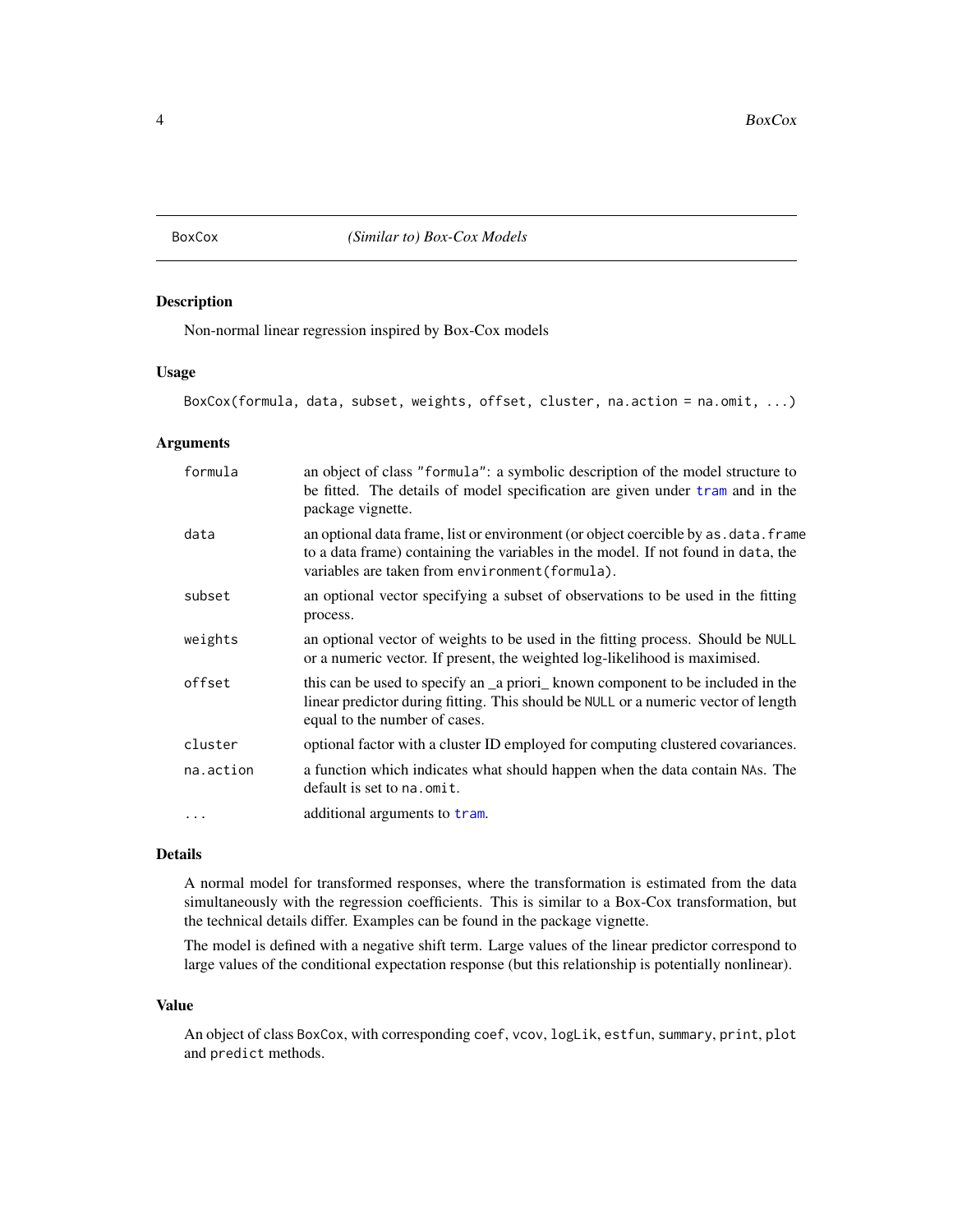#### <span id="page-4-0"></span>Colr 5

## References

Torsten Hothorn, Lisa Moest, Peter Buehlmann (2018), Most Likely Transformations, *Scandinavian Journal of Statistics*, 45(1), 110–134, doi: [10.1111/sjos.12291.](https://doi.org/10.1111/sjos.12291)

## Examples

```
data("BostonHousing2", package = "mlbench")
lm(cmedv \sim crim + zn + indus + chas + nox + rm + age + dis +
           rad + tax + ptratio + b + lstat, data = BostonHousing2)
BoxCox(cmedv \sim chas + crim + zn + indus + nox +
               rm + age + dis + rad + tax + ptratio + b + lstat,data = BostonHousing2)
```
<span id="page-4-1"></span>Colr *Continuous Outcome Logistic Regression*

## Description

A proportional-odds model for continuous variables

## Usage

```
Colr(formula, data, subset, weights, offset, cluster, na.action = na.omit, ...)
PI(logOR, prob)
```

| formula | an object of class "formula": a symbolic description of the model structure to<br>be fitted. The details of model specification are given under tram and in the<br>package vignette.                                         |
|---------|------------------------------------------------------------------------------------------------------------------------------------------------------------------------------------------------------------------------------|
| data    | an optional data frame, list or environment (or object coercible by as . data. frame<br>to a data frame) containing the variables in the model. If not found in data, the<br>variables are taken from environment (formula). |
| subset  | an optional vector specifying a subset of observations to be used in the fitting<br>process.                                                                                                                                 |
| weights | an optional vector of weights to be used in the fitting process. Should be NULL<br>or a numeric vector. If present, the weighted log-likelihood is maximised.                                                                |
| offset  | this can be used to specify an _a priori_ known component to be included in the<br>linear predictor during fitting. This should be NULL or a numeric vector of length<br>equal to the number of cases.                       |
| cluster | optional factor with a cluster ID employed for computing clustered covariances.                                                                                                                                              |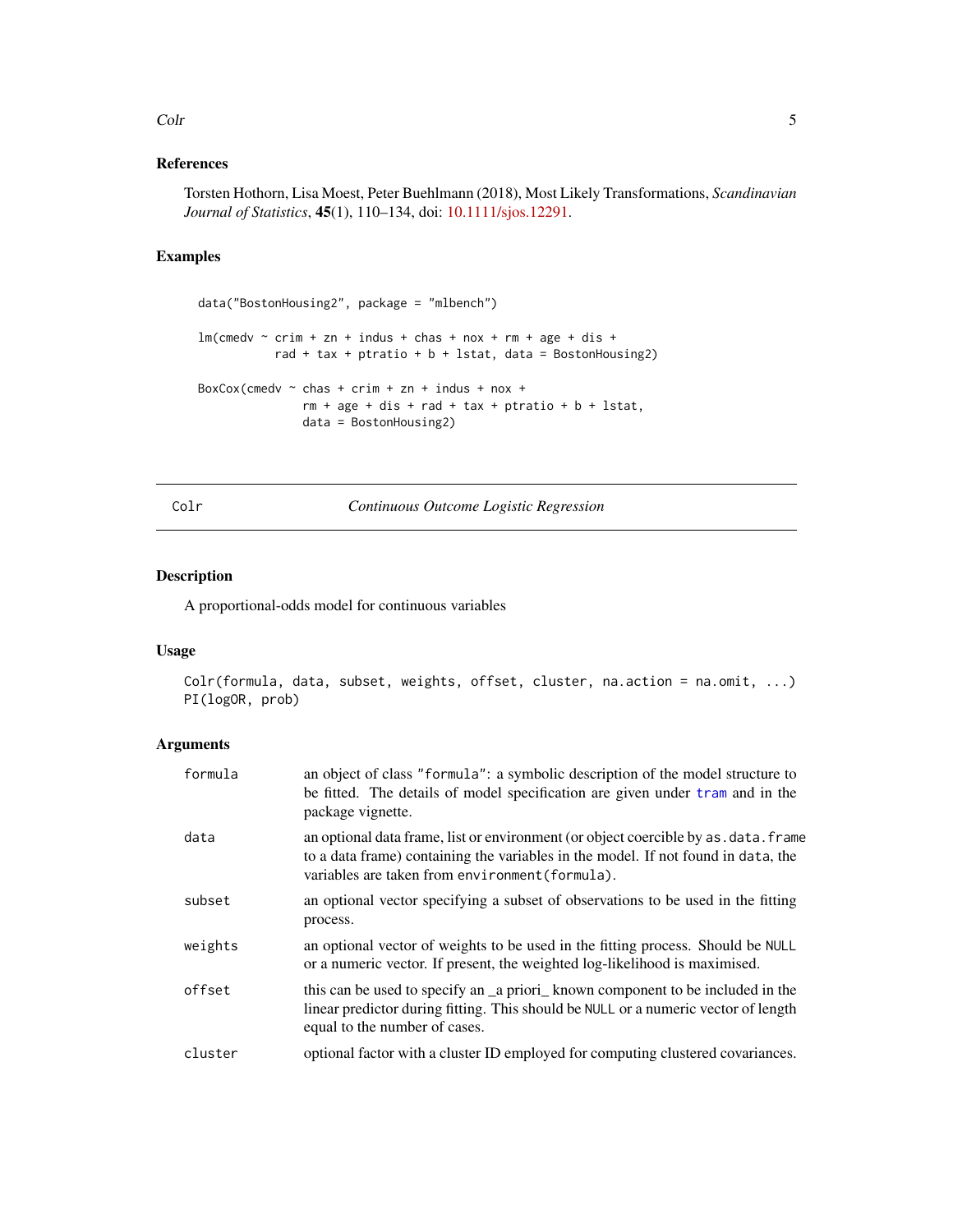| na.action | a function which indicates what should happen when the data contain NAs. The<br>default is set by the na. action setting of options, and is na. fail if that is<br>unset. |
|-----------|---------------------------------------------------------------------------------------------------------------------------------------------------------------------------|
| logOR     | a log-odds ratio to be converted to a probabilistic index.                                                                                                                |
| prob      | a probabilistic index to be converted to a log-odds ratio.                                                                                                                |
| .         | additional arguments to tram.                                                                                                                                             |

Simultanous estimation of all possible binary logistic models obtained by dichotomisation of a continuous response. The regression coefficients can be constant allowing for an interpretation as log-odds ratios.

The model is defined with a positive shift term, thus exp(coef()) is the multiplicative change of the odds ratio (conditional odds of treatment or for a one unit increase in a numeric variable divided by conditional odds of reference). Large values of the linear predictor correspond to small values of the conditional expectation response (but this relationship is nonlinear).

#### Value

An object of class Colr, with corresponding coef, vcov, logLik, estfun, summary, print, plot and predict methods.

## References

Tina Lohse, Sabine Rohrmann, David Faeh and Torsten Hothorn (2017), Continuous Outcome Logistic Regression for Analyzing Body Mass Index Distributions, *F1000Research*, 6(1933), doi: [10.12](https://doi.org/10.12688/f1000research.12934.1)688/ [f1000research.12934.1.](https://doi.org/10.12688/f1000research.12934.1)

Torsten Hothorn, Lisa Moest, Peter Buehlmann (2018), Most Likely Transformations, *Scandinavian Journal of Statistics*, 45(1), 110–134, doi: [10.1111/sjos.12291.](https://doi.org/10.1111/sjos.12291)

```
data("BostonHousing2", package = "mlbench")
lm(cmedv \sim crim + zn + indus + chas + nox + rm + age + dis +
           rad + tax + ptratio + b + lstat, data = BostonHousing2)
Colr(cmedv ~ chas + crim + zn + indus + nox +
             rm + age + dis + rad + tax + ptratio + b + lstat,data = BostonHousing2)
```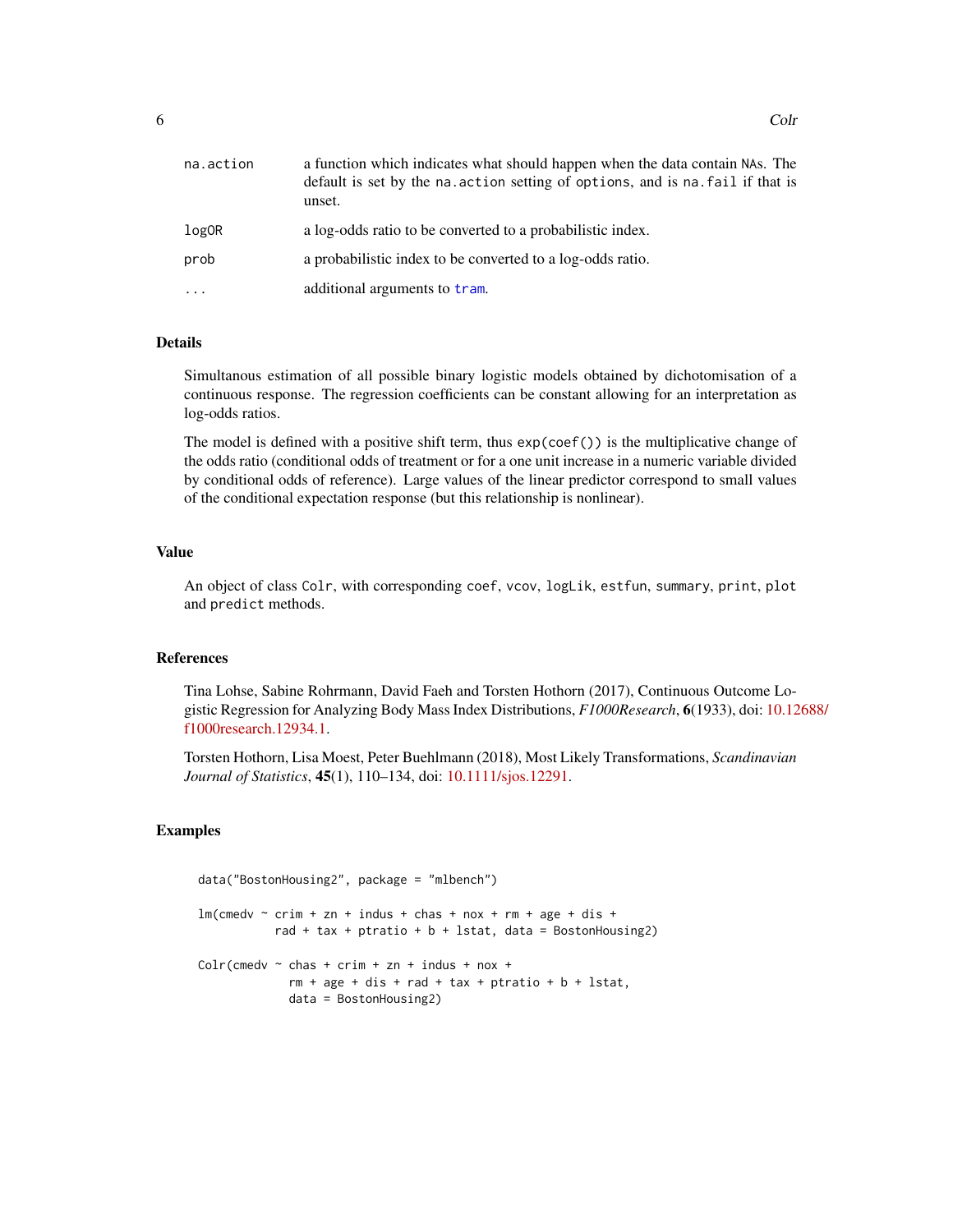## <span id="page-6-1"></span><span id="page-6-0"></span>Description

Cox model with fully parameterised baseline hazard function

## Usage

Coxph(formula, data, subset, weights, offset, cluster, na.action = na.omit, ...)

#### Arguments

| formula   | an object of class "formula": a symbolic description of the model structure to<br>be fitted. The details of model specification are given under tram and in the<br>package vignette.                                         |
|-----------|------------------------------------------------------------------------------------------------------------------------------------------------------------------------------------------------------------------------------|
| data      | an optional data frame, list or environment (or object coercible by as . data. frame<br>to a data frame) containing the variables in the model. If not found in data, the<br>variables are taken from environment (formula). |
| subset    | an optional vector specifying a subset of observations to be used in the fitting<br>process.                                                                                                                                 |
| weights   | an optional vector of weights to be used in the fitting process. Should be NULL<br>or a numeric vector. If present, the weighted log-likelihood is maximised.                                                                |
| offset    | this can be used to specify an _a priori_known component to be included in the<br>linear predictor during fitting. This should be NULL or a numeric vector of length<br>equal to the number of cases.                        |
| cluster   | optional factor with a cluster ID employed for computing clustered covariances.                                                                                                                                              |
| na.action | a function which indicates what should happen when the data contain NAs. The<br>default is set to na. omit.                                                                                                                  |
| $\cdots$  | additional arguments to tram.                                                                                                                                                                                                |

#### Details

The original implementation of Cox models via the partial likelihood, treating the baseline hazard function as a nuisance parameter, is available in [coxph](#page-0-0). This function allows simultaneous estimation of the log-hazard ratios and the log-cumulative baseline hazard, the latter parameterised by a Bernstein polynomial. The model can be fitted under stratification (time-varying coefficients), all types of random censoring and trunction. An early reference to this parameterisation is McLain and Ghosh (2013).

The responses is bounded (bounds =  $c(0, \text{Inf})$ ) when specified as a Surv object. Otherwise, bounds can be specified via ....

Parameters are log-hazard ratios comparing treatment (or a one unit increase in a numeric variable) with a reference.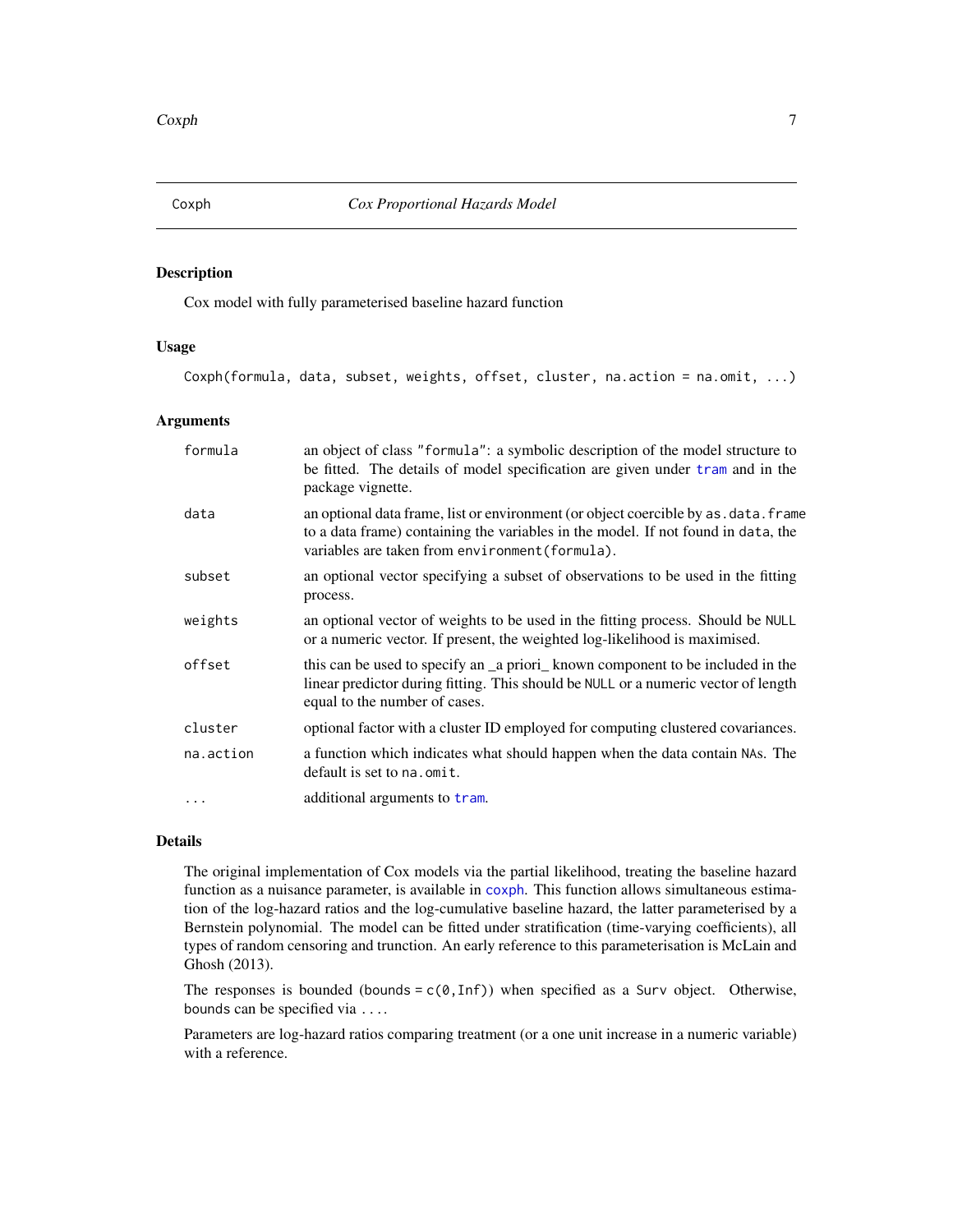## <span id="page-7-0"></span>Value

An object of class Coxph, with corresponding coef, vcov, logLik, estfun, summary, print, plot and predict methods.

## References

Alexander C. McLain and Sujit K. Ghosh (2013). Efficient Sieve Maximum Likelihood Estimation of Time-Transformation Models, *Journal of Statistical Theory and Practice*, 7(2), 285–303, doi: [10.1080/15598608.2013.772835.](https://doi.org/10.1080/15598608.2013.772835)

Torsten Hothorn, Lisa Moest, Peter Buehlmann (2018), Most Likely Transformations, *Scandinavian Journal of Statistics*, 45(1), 110–134, doi: [10.1111/sjos.12291.](https://doi.org/10.1111/sjos.12291)

#### Examples

```
data("GBSG2", package = "TH.data")
library("survival")
(m1 <- coxph(Surv(time, cens) ~ horTh, data = GBSG2))
(m2 <- Coxph(Surv(time, cens) ~ horTh, data = GBSG2))
### Wald intervals
confint(m1)
confint(m2)
### profile likelihood interval
confint(profile(m2))
### score interval
confint(score_test(m2))
### permutation score interval
confint(perm_test(m2))
```
Lehmann *Proportional Reverse Time Hazards Linear Regression*

### Description

Non-normal linear regression for Lehmann-alternatives

#### Usage

Lehmann(formula, data, subset, weights, offset, cluster, na.action = na.omit, ...)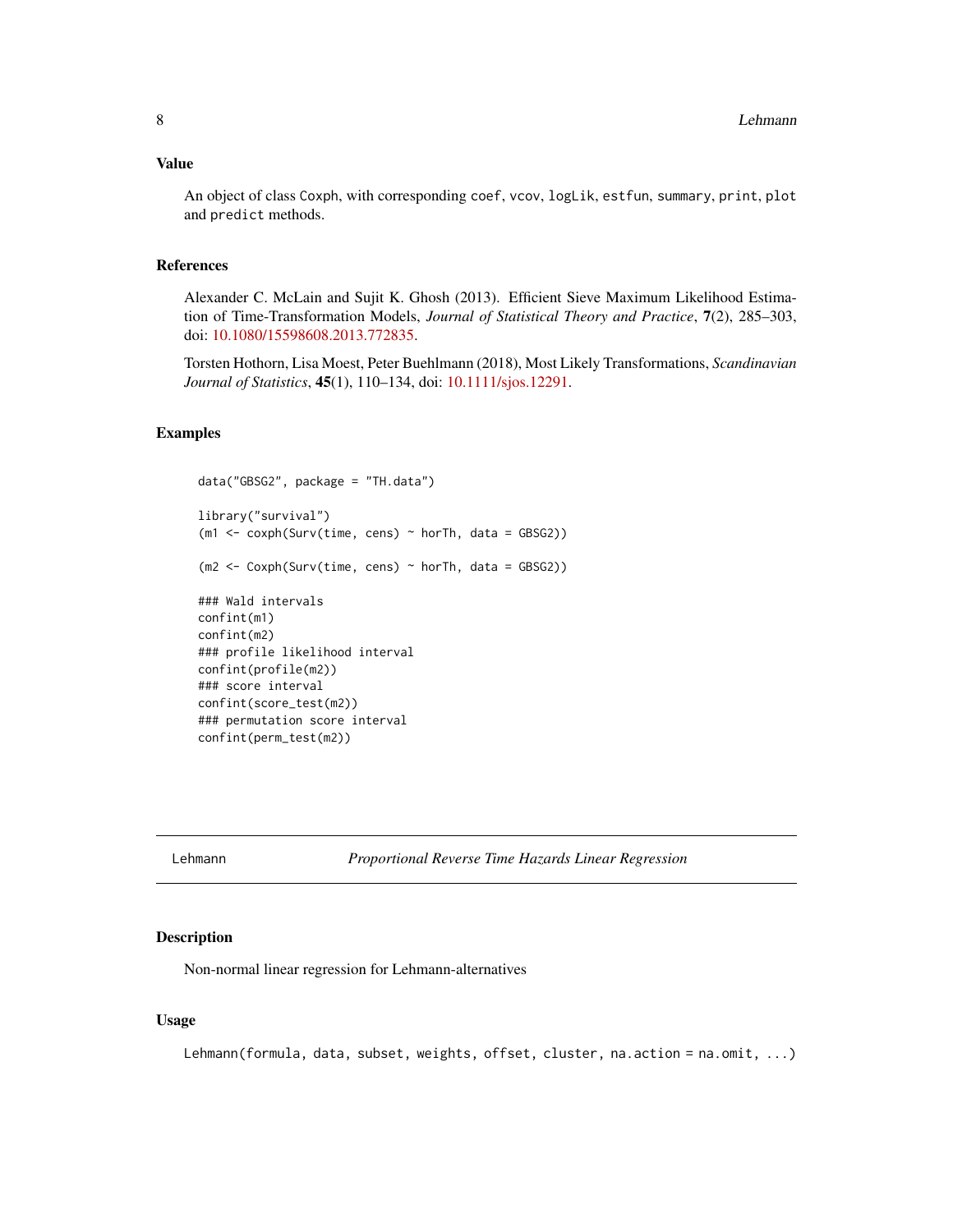#### <span id="page-8-0"></span>Lehmann 9

#### **Arguments**

| formula   | an object of class "formula": a symbolic description of the model structure to<br>be fitted. The details of model specification are given under tram and in the<br>package vignette.                                         |
|-----------|------------------------------------------------------------------------------------------------------------------------------------------------------------------------------------------------------------------------------|
| data      | an optional data frame, list or environment (or object coercible by as . data. frame<br>to a data frame) containing the variables in the model. If not found in data, the<br>variables are taken from environment (formula). |
| subset    | an optional vector specifying a subset of observations to be used in the fitting<br>process.                                                                                                                                 |
| weights   | an optional vector of weights to be used in the fitting process. Should be NULL<br>or a numeric vector. If present, the weighted log-likelihood is maximised.                                                                |
| offset    | this can be used to specify an _a priori_known component to be included in the<br>linear predictor during fitting. This should be NULL or a numeric vector of length<br>equal to the number of cases.                        |
| cluster   | optional factor with a cluster ID employed for computing clustered covariances.                                                                                                                                              |
| na.action | a function which indicates what should happen when the data contain NAs. The<br>default is set to na. omit.                                                                                                                  |
| $\cdots$  | additional arguments to tram.                                                                                                                                                                                                |

## Details

This transformation model uses the cumulative distribution function for the standard Gumbel maximum extreme value distribution to map the shifted transformation function into probabilities. The exponential of the shift paramater can be interpreted as a Lehmann-alternative or reverse time hazard ratio.

## Value

An object of class Lehmann, with corresponding coef, vcov, logLik, estfun, summary, print, plot and predict methods.

## References

Erich L. Lehmann (1953), The Power of Rank Tests, *The Annals of Mathematical Statistics*, 24(1), 23-43.

Torsten Hothorn, Lisa Moest, Peter Buehlmann (2018), Most Likely Transformations, *Scandinavian Journal of Statistics*, 45(1), 110–134, doi: [10.1111/sjos.12291.](https://doi.org/10.1111/sjos.12291)

```
data("BostonHousing2", package = "mlbench")
lm(cmedv \sim crim + zn + indus + chas + nox + rm + age + dis +rad + tax + ptratio + b + lstat, data = BostonHousing2)
Lehmann(cmedv \sim chas + crim + zn + indus + nox +
```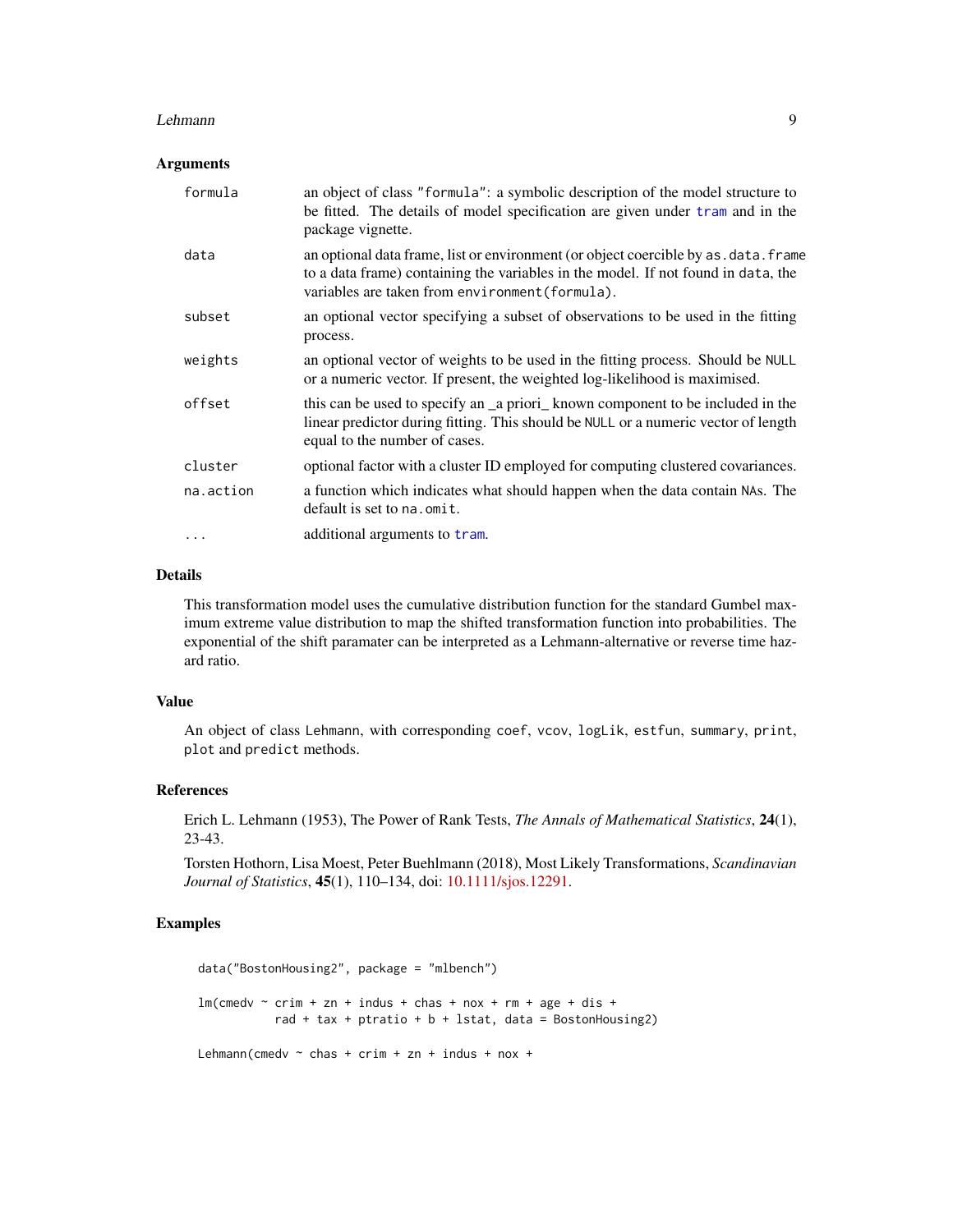```
rm + age + dis + rad + tax + ptratio + b + lstat,
data = BostonHousing2)
```
<span id="page-9-1"></span><span id="page-9-0"></span>Lm *Normal Linear Model*

#### Description

Normal linear model with benefits

#### Usage

```
Lm(formula, data, subset, weights, offset, cluster, na.action = na.omit, ...)
```
#### Arguments

| formula   | an object of class "formula": a symbolic description of the model structure to<br>be fitted. The details of model specification are given under tram and in the<br>package vignette.                                         |
|-----------|------------------------------------------------------------------------------------------------------------------------------------------------------------------------------------------------------------------------------|
| data      | an optional data frame, list or environment (or object coercible by as . data. frame<br>to a data frame) containing the variables in the model. If not found in data, the<br>variables are taken from environment (formula). |
| subset    | an optional vector specifying a subset of observations to be used in the fitting<br>process.                                                                                                                                 |
| weights   | an optional vector of weights to be used in the fitting process. Should be NULL<br>or a numeric vector. If present, the weighted log-likelihood is maximised.                                                                |
| offset    | this can be used to specify an _a priori_known component to be included in the<br>linear predictor during fitting. This should be NULL or a numeric vector of length<br>equal to the number of cases.                        |
| cluster   | optional factor with a cluster ID employed for computing clustered covariances.                                                                                                                                              |
| na.action | a function which indicates what should happen when the data contain NAs. The<br>default is set to na. omit.                                                                                                                  |
| $\cdots$  | additional arguments to tram.                                                                                                                                                                                                |

## Details

A normal linear model with simulaneous estimation of regression coefficients and scale parameter(s). This function also allows for stratum-specific intercepts and variances as well as censoring and truncation in the response.

Note that the scale of the parameters is different from what is reported by [lm](#page-0-0); the discrepancies are explained in the package vignette.

The model is defined with a negative shift term. Large values of the linear predictor correspond to large values of the conditional expectation response.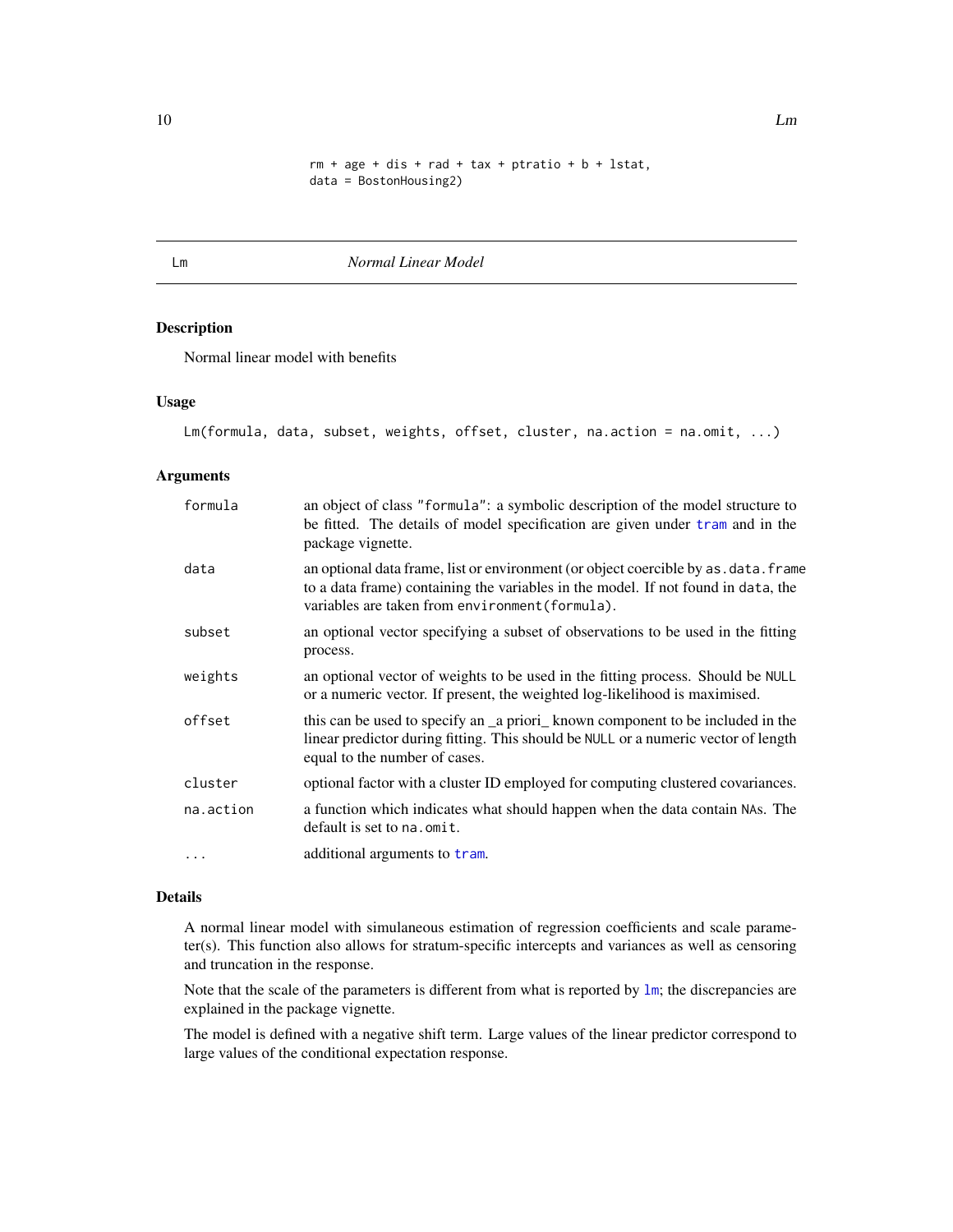#### <span id="page-10-0"></span> $mm$ It and  $11$

## Value

An object of class Lm, with corresponding coef, vcov, logLik, estfun, summary, print, plot and predict methods.

## References

Torsten Hothorn, Lisa Moest, Peter Buehlmann (2018), Most Likely Transformations, *Scandinavian Journal of Statistics*, 45(1), 110–134, doi: [10.1111/sjos.12291.](https://doi.org/10.1111/sjos.12291)

## Examples

```
data("BostonHousing2", package = "mlbench")
lm(cmedv \sim crim + zn + indus + chas + nox + rm + age + dis +rad + tax + ptratio + b + lstat, data = BostonHousing2)
Lm(cmedv \sim chas + crim + zn + indus + nox +
           rm + age + dis + rad + tax + ptratio + b + lstat,data = BostonHousing2)
```

| mmlt | <b>Multivariate Conditional Transformation Models</b> |  |
|------|-------------------------------------------------------|--|
|------|-------------------------------------------------------|--|

## Description

A proof-of-concept implementation of multivariate conditional transformation models

## Usage

```
mmlt(..., formula = ~ 1, data, theta = NULL,control.outer = list(trace = FALSE), scale = FALSE)
```

| $\cdots$      | marginal transformation models, one for each response                                                                                              |
|---------------|----------------------------------------------------------------------------------------------------------------------------------------------------|
| formula       | a model formula describing a model for the dependency structure via the lambda<br>parameters. The default is set to $\sim$ 1 for constant lambdas. |
| data          | a data.frame                                                                                                                                       |
| theta         | an optional vector of starting values                                                                                                              |
| control.outer | a list controlling auglag                                                                                                                          |
| scale         | logical; parameters are not scaled prior to optimisation by default                                                                                |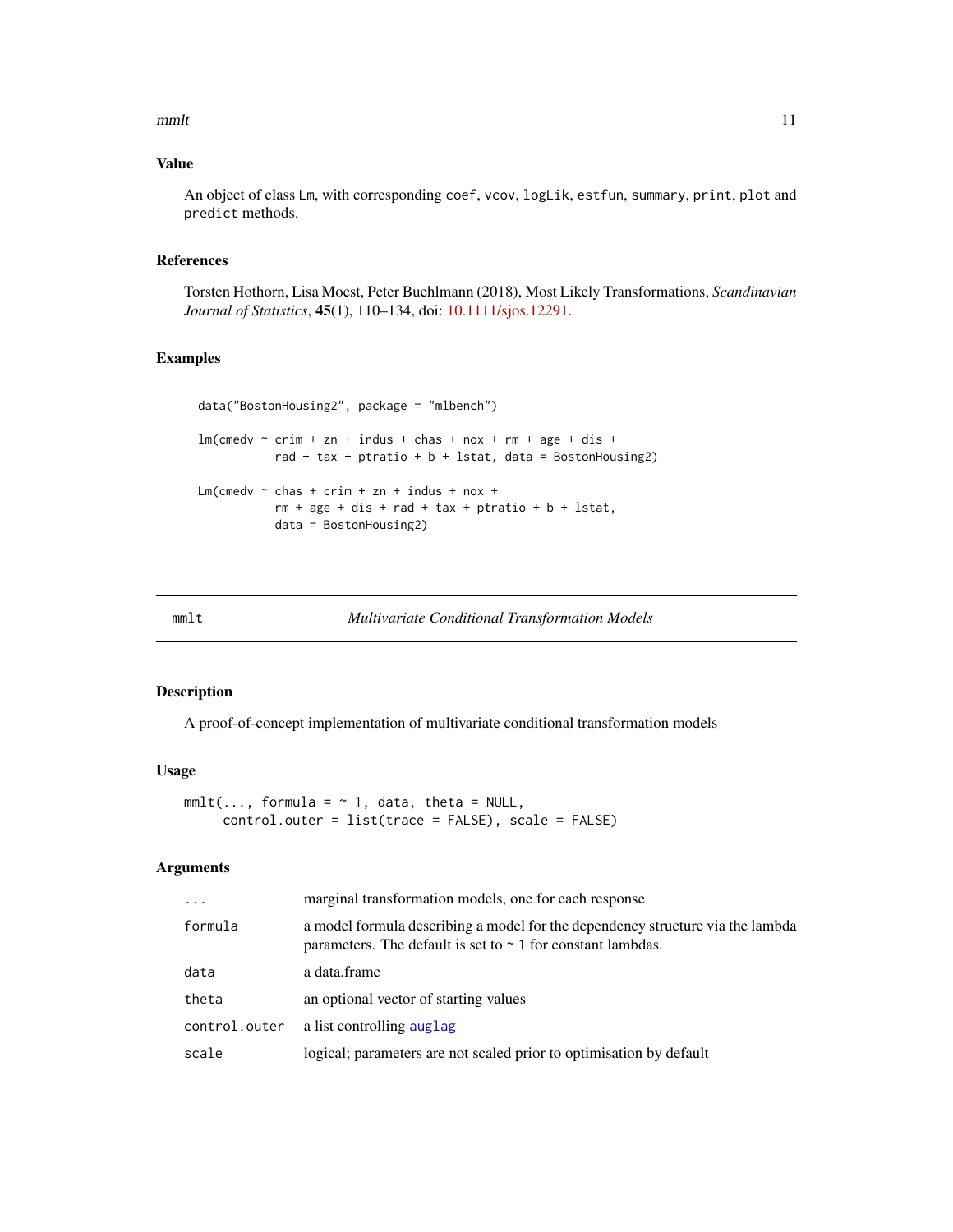The function implements multivariate conditional transformation models as described by Klein et al (2019). The response is assumed absolutely continuous at the moment, discrete versions will be added later.

Below is a simple example for an unconditional bivariate distribution. See demo("undernutrition", package = "tram") for a conditional three-variate example.

## Value

An object of class mmlt with coef and predict methods.

#### References

Nadja Klein, Torsten Hothorn, Thomas Kneib (2019), Multivariate Conditional Transformation Models. <arxiv:1906.03151>

```
data("cars")
### fit unconditional bivariate distribution of speed and distance to stop
## fit unconditional marginal transformation models
m_speed <- BoxCox(speed \sim 1, data = cars, support = ss <- c(4, 25),
                  add = c(-5, 5)m_dist \leq BoxCox(dist \sim 1, data = cars, support = sd \leq \sim c(0, 120),
                 add = c(-5, 5)## fit multivariate unconditional transformation model
m_speed_dist <- mmlt(m_speed, m_dist, formula = ~ 1, data = cars)
## lambda defining the Cholesky of the precision matrix,
## with standard error
coef(m_speed\_dist, newdata = cars[1,], type = "Lambda")sqrt(vcov(m_speed_dist)["dist.sped.(Intercept)",
                        "dist.sped.(Intercept)"])
## linear correlation, ie Pearson correlation of speed and dist after
## transformation to bivariate normality
(r \leq coef(m_speed_dist, newdata = cars[1,], type = "Corr"))
## Spearman's rho (rank correlation), can be computed easily
## for Gaussian copula as
(rs < -6 * asin(r / 2) / pi)## evaluate joint and marginal densities (needs to be more user-friendly)
nd <- expand.grid(c(nd_s <- mkgrid(m_speed, 100), nd_d <- mkgrid(m_dist, 100)))
nd$hs <- predict(m_speed_dist, newdata = nd, marginal = 1L)
nd$hps <- predict(m_speed_dist, newdata = nd, marginal = 1L,
                  deriv = c("speed" = 1))nd$hd <- predict(m_speed_dist, newdata = nd, marginal = 2L)
```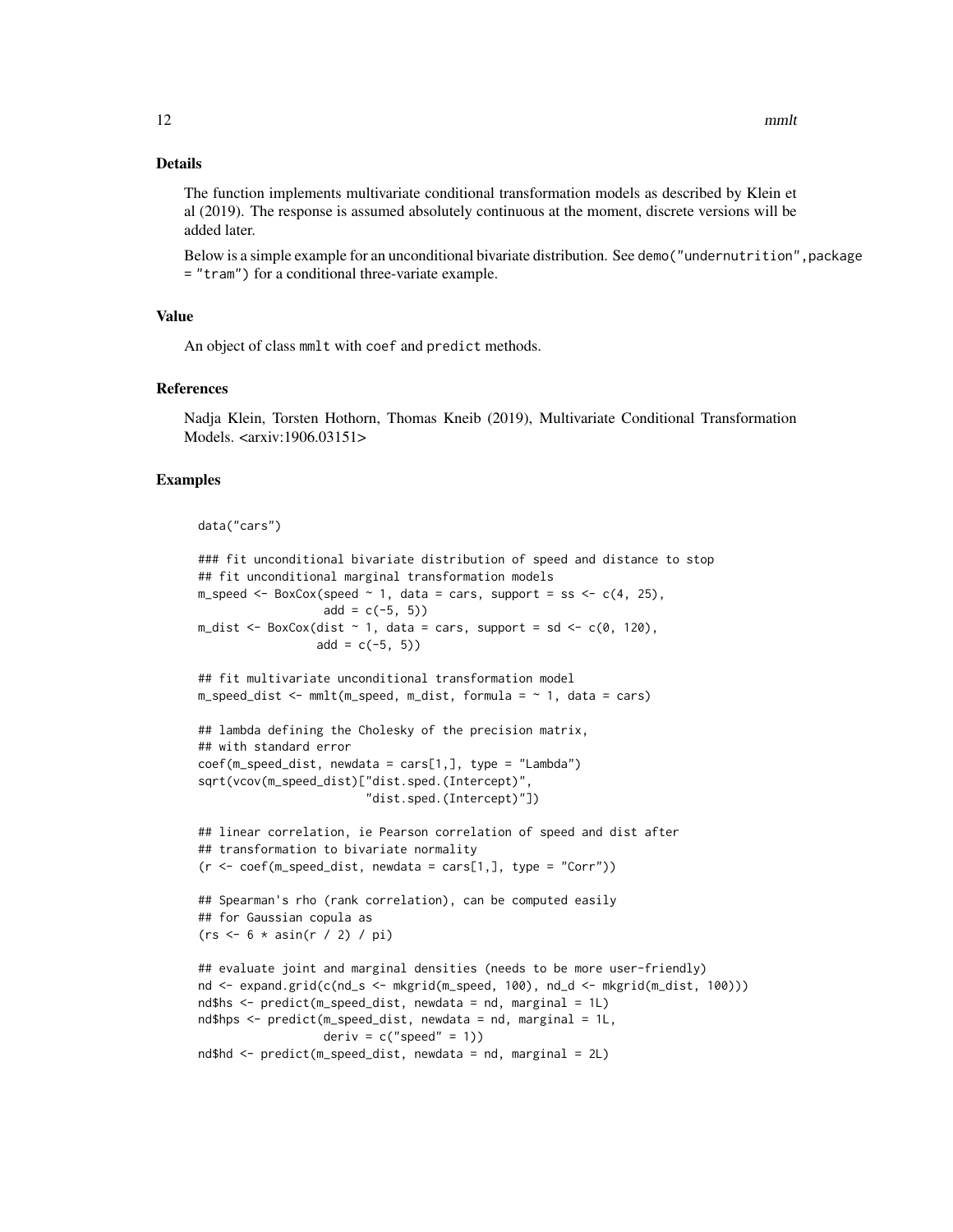```
nd$hpd <- predict(m_speed_dist, newdata = nd, marginal = 2L,
                  deriv = c("dist" = 1))
## joint density
nd$d <- with(nd,
             dnorm(hs) *
             dnorm(coef(m_speed_dist)["dist.sped.(Intercept)"] * hs + hd) *
             hps * hpd)
## compute marginal densities
nd_s <- as.data.frame(nd_s)
nd_s$d <- predict(m_speed_dist, newdata = nd_s, type = "density")
nd_d <- as.data.frame(nd_d)
nd_d$d <- predict(m_speed_dist, newdata = nd_d, marginal = 2L,
                   type = "density")
## plot bivariate and marginal distribution
\text{coll} \leftarrow \text{rgb}(.1, .1, .1, .9)col2 \leq rgb(.1, .1, .1, .5)w \leq c(.8, .2)layout(matrix(c(2, 1, 4, 3), nrow = 2), width = w, height = rev(w))
par(mai = c(1, 1, 0, 0) * par("mai")sp <- unique(nd$speed)
di <- unique(nd$dist)
d <- matrix(nd$d, nrow = length(sp))
contour(sp, di, d, xlab = "Speed (in mph)", ylab = "Distance (in ft)", xlim = ss, ylim = sd,
        col = col1points(cars$speed, cars$dist, pch = 19, col = col2)
mai <- par("mai")
par(mai = c(0, 1, 0, 1) * mai)plot(d \sim speed, data = nd_s, xlim = ss, type = "n", axes = FALSE,xlab = "", ylab = "")
polygon(nd_s$speed, nd_s$d, col = col2, border = FALSE)
par(mai = c(1, 0, 1, 0) * mai)plot(dist ~ d, data = nd_d, ylim = sd, type = "n", axes = FALSE,xlab = "", ylab = "")polygon(nd_d$d, nd_d$dist, col = col2, border = FALSE)
### NOTE: marginal densities are NOT normal, nor is the joint
### distribution. The non-normal shape comes from the data-driven
```
### transformation of both variables to joint normality in this model.

mtram *Transformation Models for Clustered Data*

#### **Description**

Marginally interpretable transformation models for clustered data. Highly experimental, use at your own risk.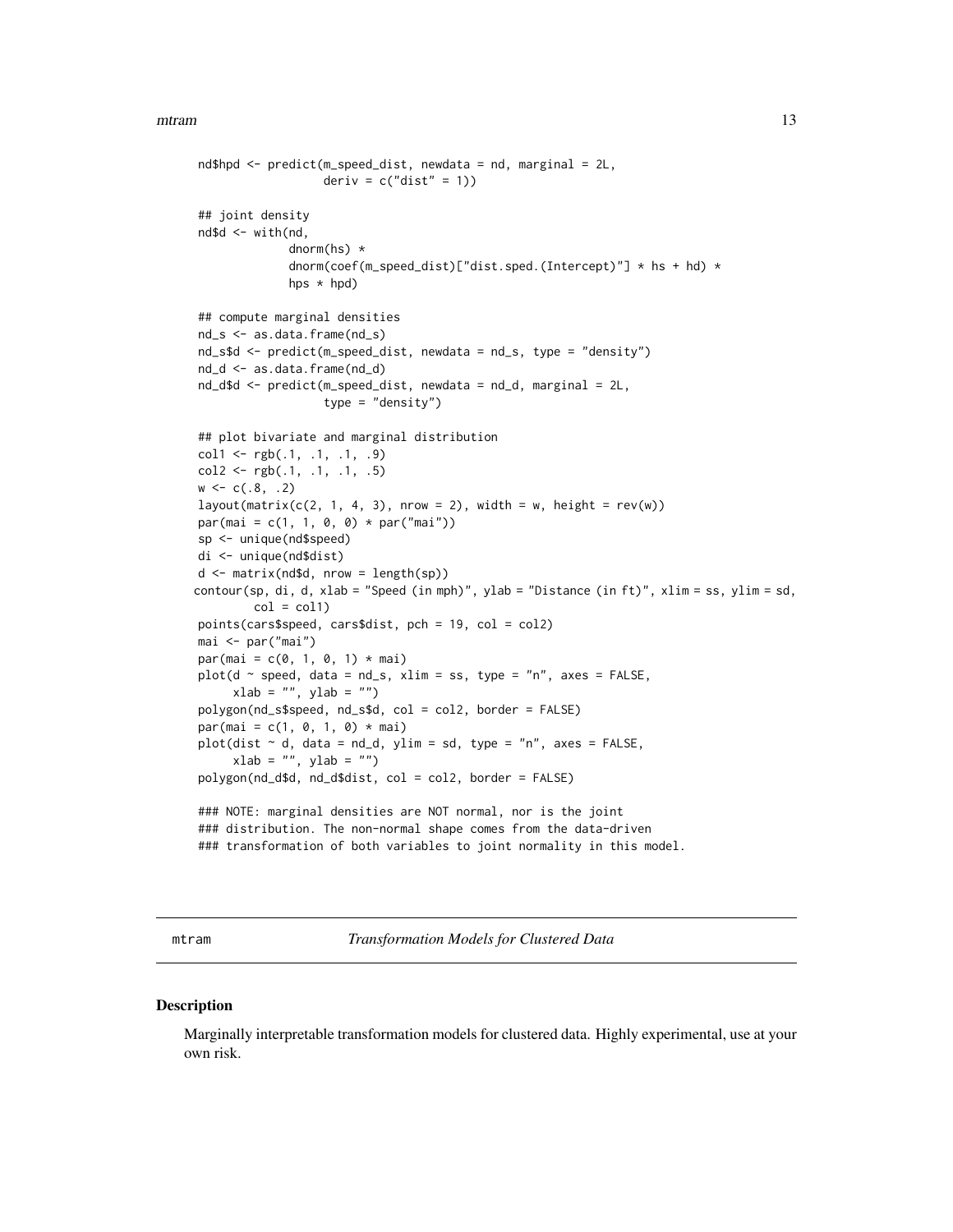#### Usage

```
mtram(object, formula, data, standardise = FALSE,
     grd = SparseGrid::createSparseGrid(type = "KPU",
                dimension = length(rt$cmms[[1]]), k = 10),
     Hessian = FALSE, ...)
```
## Arguments

| formula<br>A formula specifying the random effects.<br>data<br>A data frame.<br>standardise<br>Two types of models can be estimated: $M1$ (with standardise = FALSE) cor-<br>responds to a marginal distribution function without direct interpretation of the<br>fixed effects, $M2$ (with standardise = TRUE) allows a marginal interpretation<br>of scaled fixed effects as log-odds or log-hazard ratios (depending on object).<br>See Hothorn (2019).<br>grd<br>A sparse grid used for numerical integration to get the likelihood.<br>A logical, if TRUE, the hessian is computed and returned.<br>Hessian<br>Additional argument.<br>$\cdots$ | object | A tram object. |
|------------------------------------------------------------------------------------------------------------------------------------------------------------------------------------------------------------------------------------------------------------------------------------------------------------------------------------------------------------------------------------------------------------------------------------------------------------------------------------------------------------------------------------------------------------------------------------------------------------------------------------------------------|--------|----------------|
|                                                                                                                                                                                                                                                                                                                                                                                                                                                                                                                                                                                                                                                      |        |                |
|                                                                                                                                                                                                                                                                                                                                                                                                                                                                                                                                                                                                                                                      |        |                |
|                                                                                                                                                                                                                                                                                                                                                                                                                                                                                                                                                                                                                                                      |        |                |
|                                                                                                                                                                                                                                                                                                                                                                                                                                                                                                                                                                                                                                                      |        |                |
|                                                                                                                                                                                                                                                                                                                                                                                                                                                                                                                                                                                                                                                      |        |                |
|                                                                                                                                                                                                                                                                                                                                                                                                                                                                                                                                                                                                                                                      |        |                |

## Details

A Gaussian copula with a correlation structure obtained from a random intercept or random intercept / random slope model (that is, clustered or longitudinal data can by modelled only) is used to capture the correlations whereas the marginal distributions are described by a transformation model. The methodology is described in Hothorn (2019) and examples are given in the mtram package vignette.

This is a proof-of-concept implementation and still highly experimental. Only coef() and logLik() methods are available at the moment.

#### Value

An object of class tram with coef() and logLik() methods.

## References

Torsten Hothorn (2019). Marginally Interpretable Parametric Linear Transformation Models for Clustered Observations. Technical Report.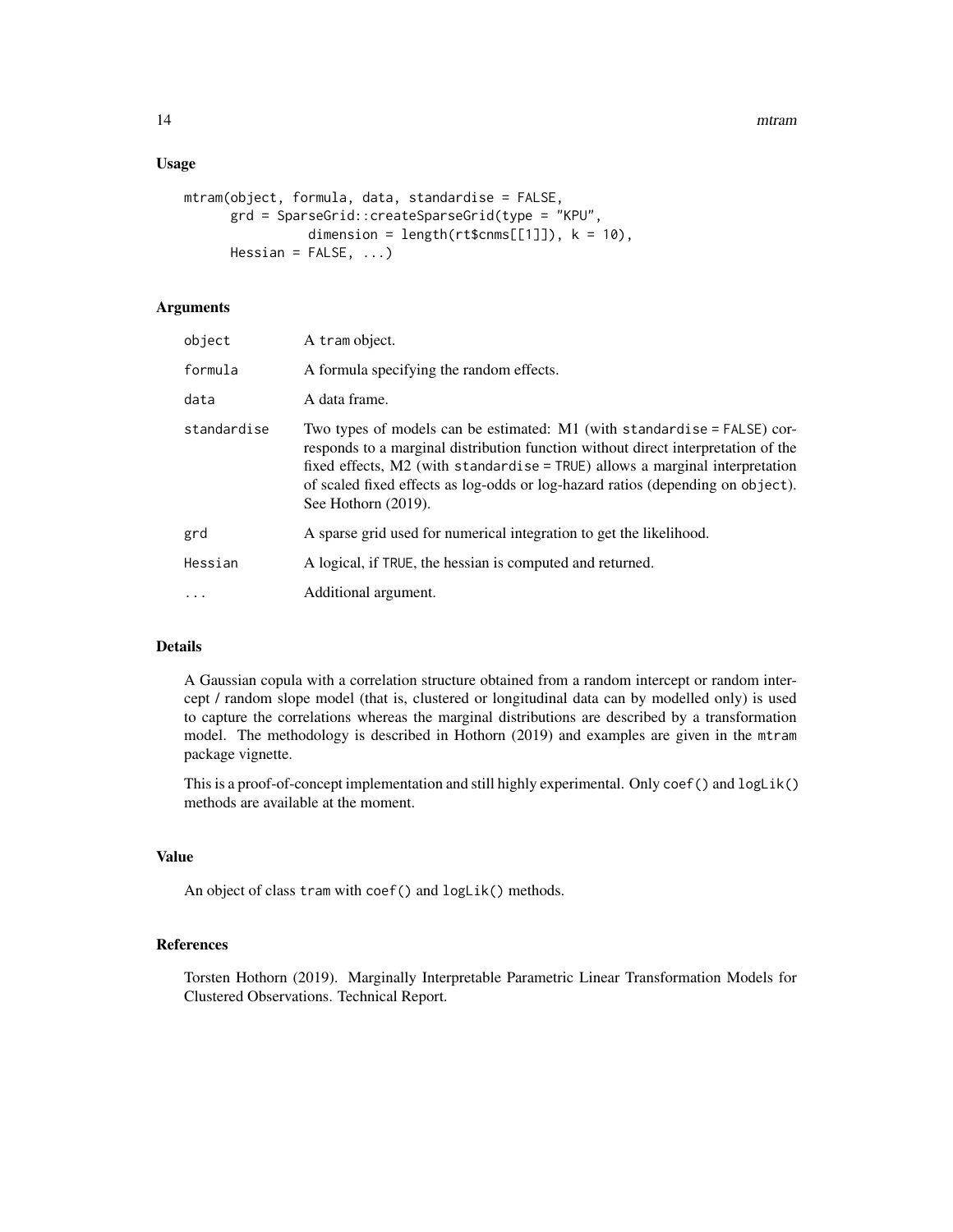<span id="page-14-1"></span><span id="page-14-0"></span>

## Description

P-values for a parameter in a linear transformation model and corresponding confidence intervals obtained from by the permutation principle

## Usage

```
perm_test(object, ...)
## S3 method for class 'tram'
perm_test(object, parm = names(coef(object)),
    statistic = c("Score", "Likelihood", "Wald"),
   alternative = c("two.sided", "less", "greater"),
   nullvalue = 0, confint = TRUE, level = .95,
    Taylor = FALSE, block_permutation = TRUE, maxsteps = 25, \dots)
```

| object            | an object of class tram                                                                                                                                                                                                                                                                                                                                                                                                                                                                                       |
|-------------------|---------------------------------------------------------------------------------------------------------------------------------------------------------------------------------------------------------------------------------------------------------------------------------------------------------------------------------------------------------------------------------------------------------------------------------------------------------------------------------------------------------------|
| parm              | a vector of names of parameters to be tested. These parameters must be present<br>in object.                                                                                                                                                                                                                                                                                                                                                                                                                  |
| statistic         | a character string specifying the statistic to be permuted. The default Score is<br>the classical permutation test for the esiduals of a model excluding the parameter<br>parm. Only available for nullvalue = 0, confidence intervals are not available.<br>Permuting the likelihood or the model coefficients under the nullvalue is highly<br>expermimental as are the corresponding confidence intervals.                                                                                                 |
| alternative       | a character string specifying the alternative hypothesis, must be one of "two.sided"<br>(default), "greater" or "less".                                                                                                                                                                                                                                                                                                                                                                                       |
| nullvalue         | a number specifying an optional parameter used to form the null hypothesis.                                                                                                                                                                                                                                                                                                                                                                                                                                   |
| confint           | a logical indicating whether a confidence interval should be computed. Score<br>confidence intervals are computed by default. A 1st order Taylor approximation<br>to the Score statistc is used with Taylor = TRUE (in case numerical inversion<br>of the score statistic fails, Wald-type confidence intervals relying from this ap-<br>proximation are returned). For the remaining likelihood and Wald statistics,<br>confidence intervals are highly experimental (and probably not worth looking<br>at). |
| level             | the confidence level.                                                                                                                                                                                                                                                                                                                                                                                                                                                                                         |
| block_permutation |                                                                                                                                                                                                                                                                                                                                                                                                                                                                                                               |
|                   | a logical indicating wheather stratifying variables shall be interpreted as blocks<br>defining admissible permutations.                                                                                                                                                                                                                                                                                                                                                                                       |
| Taylor            | a logical requesting the use of a 1st order Taylor approximation when inverting<br>the score statistic.                                                                                                                                                                                                                                                                                                                                                                                                       |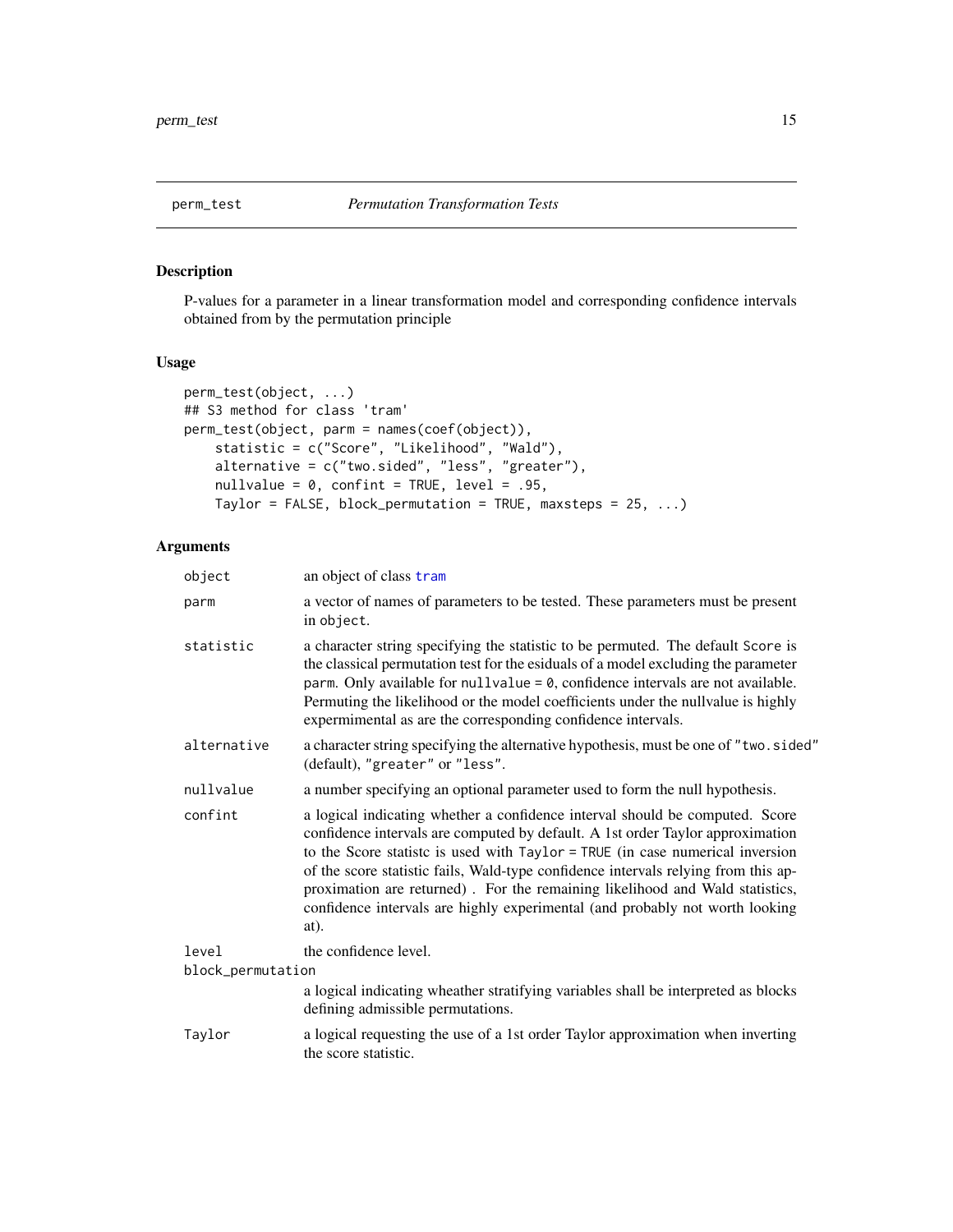<span id="page-15-0"></span>

| maxsteps             | number of function evaluations when inverting the score statistic for computing<br>confidence intervals. |
|----------------------|----------------------------------------------------------------------------------------------------------|
| $\ddot{\phantom{0}}$ | additional arguments to independence test.                                                               |

Permutation test for one single parameters in the linear predictor of object is computed. This parameters must be present in object. This is somewhat experimental and not recommended for serious practical use (yet!).

## Value

An object of class htest or a list thereof. See [Coxph](#page-6-1) for an example.

```
## Tritiated Water Diffusion Across Human Chorioamnion
## Hollander and Wolfe (1999, p. 110, Tab. 4.1)
diffusion <- data.frame(
    pd = c(0.80, 0.83, 1.89, 1.04, 1.45, 1.38, 1.91, 1.64, 0.73, 1.46,
           1.15, 0.88, 0.90, 0.74, 1.21),
    age = factor(rep(c("At term", "12-26 Weeks"), c(10, 5)))
\lambda### plot the two quantile functions
boxplot(pd \sim age, data = diffusion)
### the Wilcoxon rank sum test, with a confidence interval
### for a median shift
wilcox.test(pd \sim age, data = diffusion, conf.int = TRUE, exact = TRUE)
### a corresponding parametric transformation model with a log-odds ratio
### difference parameter, ie a difference on the log-odds scale
md \le Colr(pd \sim age, data = diffusion)
### assess model fit by plotting estimated distribution fcts
agef <- sort(unique(diffusion$age))
col <- c("black", "darkred")
plot(as.mlt(md), newdata = data.frame(age = agef),
     type = "distribution", col = col)
legend("bottomright", col = col, lty = 1, legend = levels(agef),
       bty = "n", pch = 19)
## compare with ECDFs: not too bad (but not good, either)
npfit <- with(diffusion, tapply(pd, age, ecdf))
lines(npfit[[1]], col = col[1])lines(npfit[[2]], col = col[2])### Wald confidence interval
confint(md)
### Likelihood confidence interval
```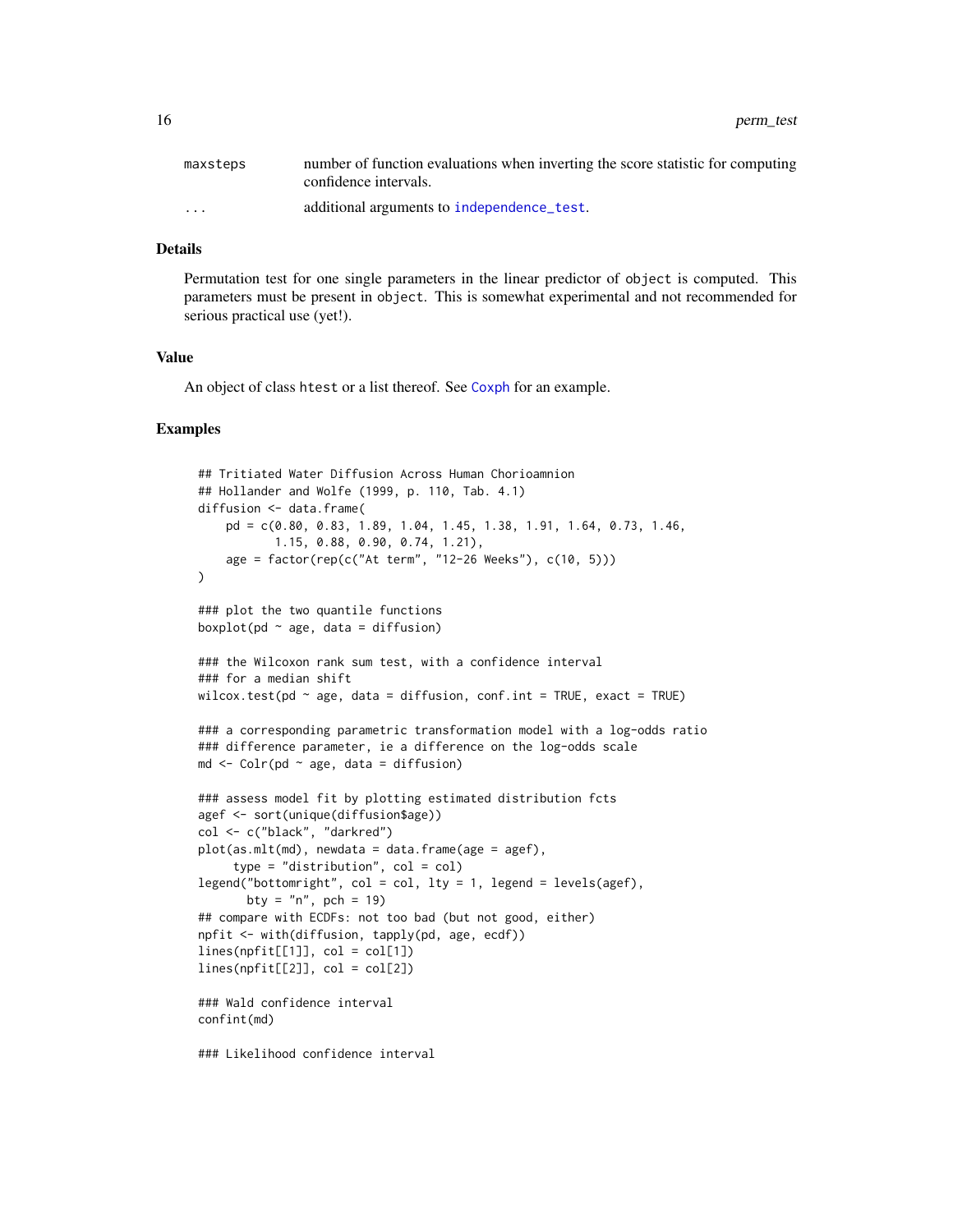```
confint(profile(md))
### Score confidence interval
confint(score_test(md))
confint(score_test(md, Taylor = TRUE))
### exact permutation score test
(pt <- perm_test(md, confint = TRUE, distribution = "exact"))
(pt <- perm_test(md, confint = TRUE, distribution = "exact",
                 Taylor = TRUE))
### compare with probabilistic indices obtained from asht::wmwTest
if (require("asht", warn.conflicts = FALSE)) {
    print(wt2 <- wmwTest(pd ~ I(relevel(age, "At term")),
                    data = diffusion, method = "exact.ce"))
    ### as log-odds ratios
    print(PI(prob = wt2$conf.int))
    print(PI(prob = wt2$estimate))
}
```
<span id="page-16-1"></span>

Polr *Ordered Categorical Regression*

#### Description

Some regression models for ordered categorical responses

#### Usage

```
Polr(formula, data, subset, weights, offset, cluster, na.action = na.omit,
     method = c("logistic", "probit", "loglog", "cloglog"), ...)
```

| formula | an object of class "formula": a symbolic description of the model structure to<br>be fitted. The details of model specification are given under tram and in the<br>package vignette.                                         |
|---------|------------------------------------------------------------------------------------------------------------------------------------------------------------------------------------------------------------------------------|
| data    | an optional data frame, list or environment (or object coercible by as . data. frame<br>to a data frame) containing the variables in the model. If not found in data, the<br>variables are taken from environment (formula). |
| subset  | an optional vector specifying a subset of observations to be used in the fitting<br>process.                                                                                                                                 |
| weights | an optional vector of weights to be used in the fitting process. Should be NULL<br>or a numeric vector. If present, the weighted log-likelihood is maximised.                                                                |
| offset  | this can be used to specify an a priori known component to be included in the<br>linear predictor during fitting. This should be NULL or a numeric vector of length<br>equal to the number of cases.                         |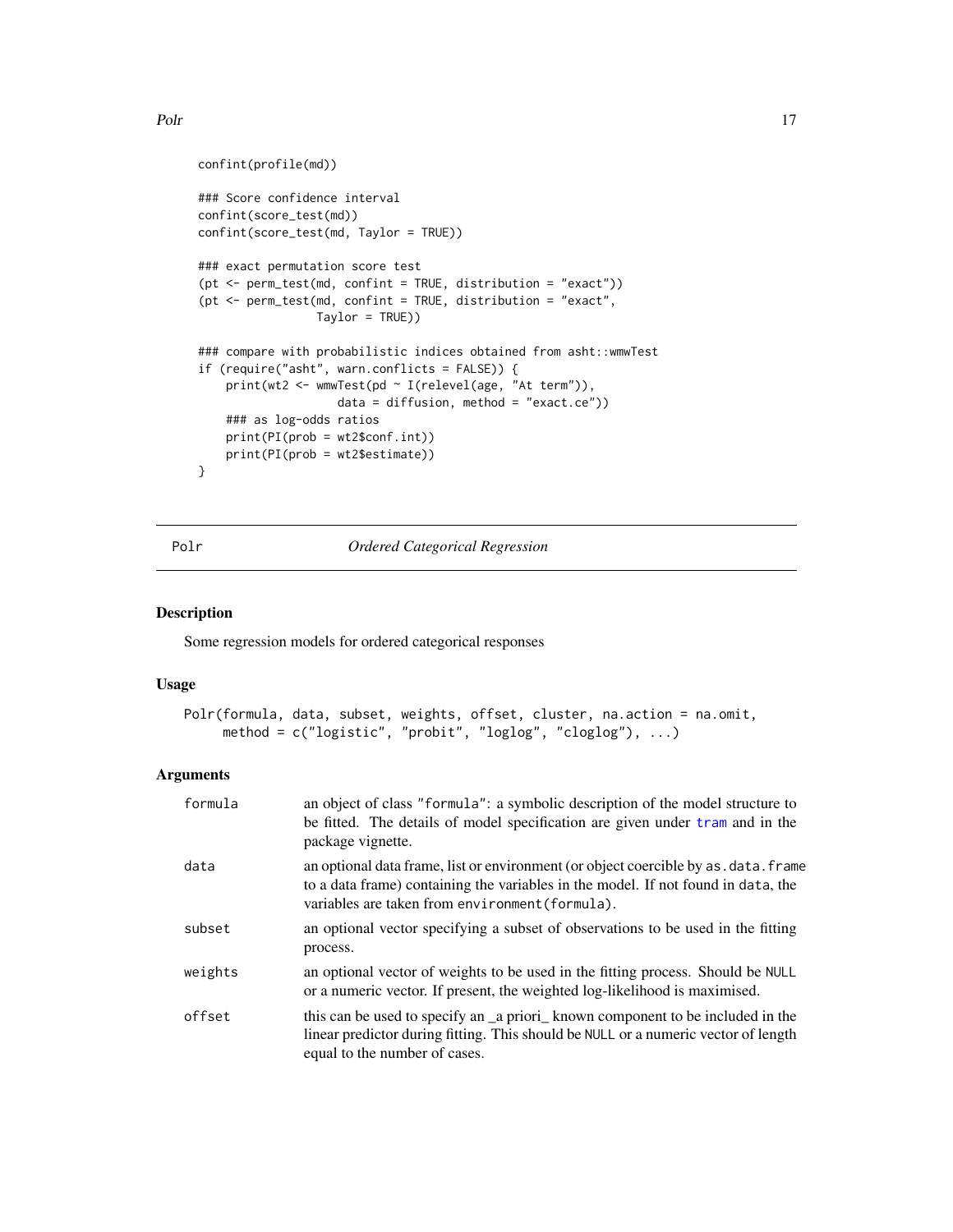<span id="page-17-0"></span>

| cluster    | optional factor with a cluster ID employed for computing clustered covariances.                                                                                           |
|------------|---------------------------------------------------------------------------------------------------------------------------------------------------------------------------|
| na.action  | a function which indicates what should happen when the data contain NAs. The<br>default is set by the na. action setting of options, and is na. fail if that is<br>unset. |
| method     | a character describing the link function.                                                                                                                                 |
| $\ddots$ . | additional arguments to tram.                                                                                                                                             |

Models for ordered categorical responses reusing the interface of [polr](#page-0-0). Allows for stratification, censoring and trunction.

The model is defined with a negative shift term, thus exp(coef()) is the multiplicative change of the odds ratio (conditional odds for reference divided by conditional odds of treatment or for a one unit increase in a numeric variable). Large values of the linear predictor correspond to large values of the conditional expectation response (but this relationship is nonlinear).

#### Value

An object of class Polr, with corresponding coef, vcov, logLik, estfun, summary, print, plot and predict methods.

#### References

Torsten Hothorn, Lisa Moest, Peter Buehlmann (2018), Most Likely Transformations, *Scandinavian Journal of Statistics*, 45(1), 110–134, doi: [10.1111/sjos.12291.](https://doi.org/10.1111/sjos.12291)

## Examples

```
data("wine", package = "ordinal")
library("MASS")
polar(rating ~ temp + contact, data = wine)Polr(rating \sim temp + contact, data = wine)
```
score\_test *Transformation Score Tests and Confidence Intervals*

#### Description

P-values and confidence intervals for parameters in linear transformation models obtained from by the score test principle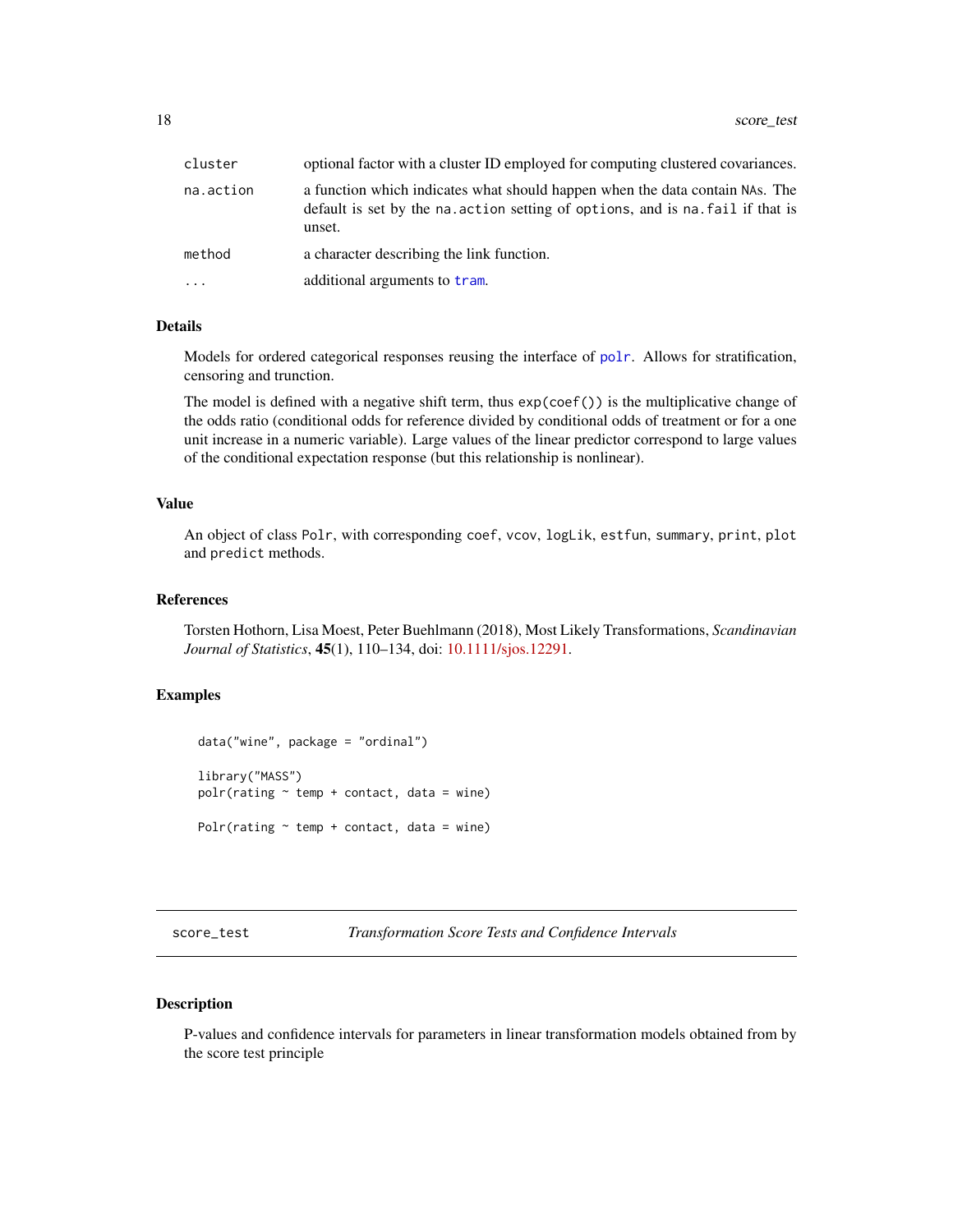#### <span id="page-18-0"></span>Survreg 2008 and 2008 and 2008 and 2008 and 2008 and 2008 and 2008 and 2008 and 2008 and 2008 and 2008 and 200

## Usage

```
score_test(object, ...)
## S3 method for class 'tram'
score_test(object, parm = names(coef(object)),
    alternative = c("two-sided", "less", "greater"), nullvalue = 0,confint = TRUE, level = .95, Taylor = FALSE, maxsteps = 25, ...)
```
## Arguments

| object      | an object of class tram                                                                                                                                                                                                                                                                                                                                         |
|-------------|-----------------------------------------------------------------------------------------------------------------------------------------------------------------------------------------------------------------------------------------------------------------------------------------------------------------------------------------------------------------|
| parm        | a vector of names of parameters to be tested. These parameters must be present<br>in object.                                                                                                                                                                                                                                                                    |
| alternative | a character string specifying the alternative hypothesis, must be one of "two.sided"<br>(default), "greater" or "less".                                                                                                                                                                                                                                         |
| nullvalue   | a number specifying an optional parameter used to form the null hypothesis.                                                                                                                                                                                                                                                                                     |
| confint     | a logical indicating whether a confidence interval should be computed. Score<br>confidence intervals are computed by default. A 1st order Taylor approximation<br>to the Score statistic is used with Taylor = TRUE (in case numerical inversion of<br>the score statistic fails, Wald confidence intervals relying from this approxima-<br>tion are returned). |
| level       | the confidence level.                                                                                                                                                                                                                                                                                                                                           |
| Taylor      | a logical requesting the use of a 1st order Taylor approximation when inverting<br>the score statistic.                                                                                                                                                                                                                                                         |
| maxsteps    | number of function evaluations when inverting the score statistic for computing<br>confidence intervals.                                                                                                                                                                                                                                                        |
| $\cdots$    | additional arguments, currently ignored.                                                                                                                                                                                                                                                                                                                        |
|             |                                                                                                                                                                                                                                                                                                                                                                 |

## Details

Score tests and confidence intervals for the parameters in the linear predictor of object are computed. These parameters must be present in object.

## Value

An object of class htest or a list thereof. See [Coxph](#page-6-1) for an example. A corresponding permutation test for parameters in a transformation models is available in [perm\\_test](#page-14-1).

<span id="page-18-1"></span>Survreg *Parametric Survival Models*

## Description

Weibull, log-normal, log-logistic and other parametric models (not exclusively) for survival analysis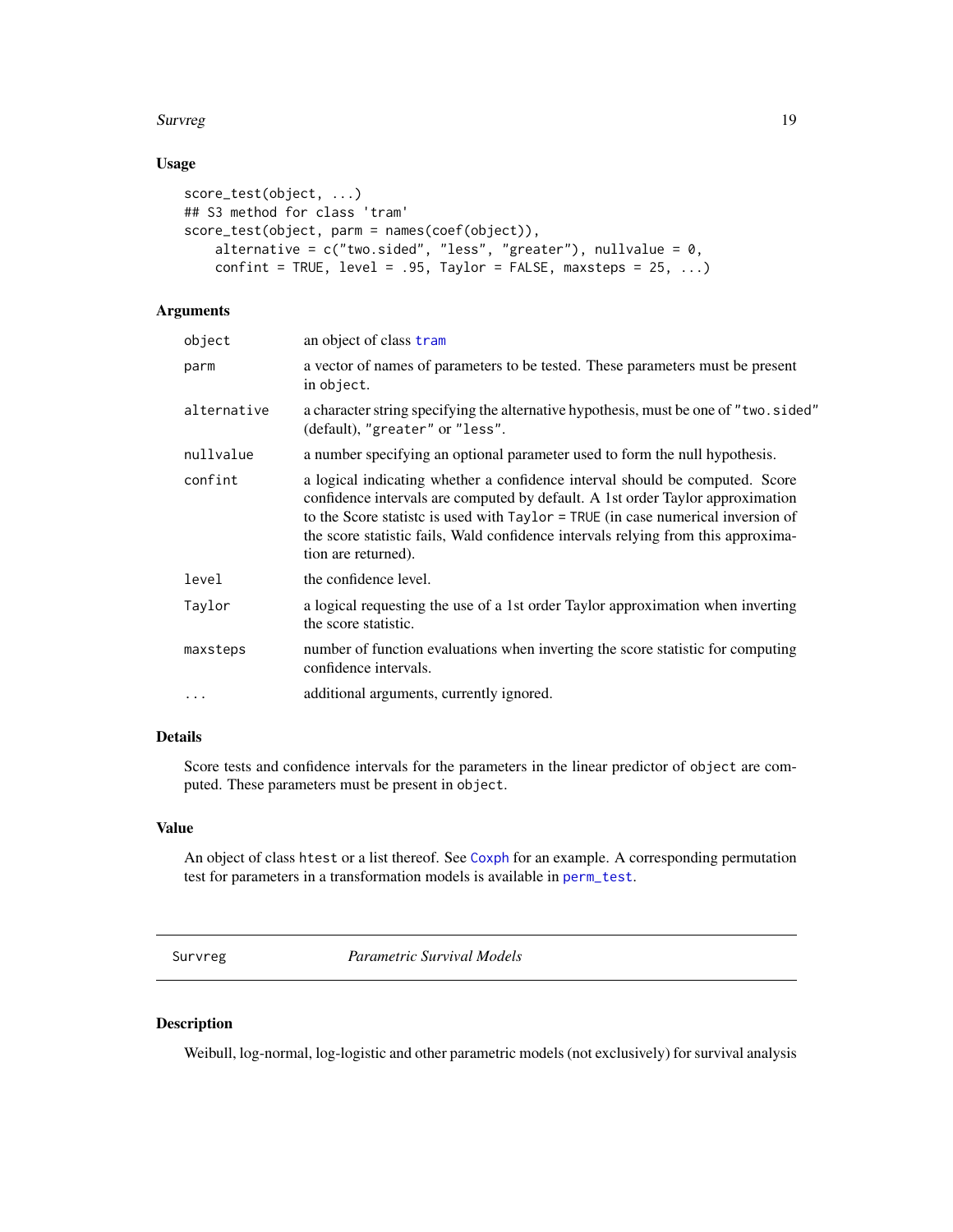## <span id="page-19-0"></span>Usage

```
Survreg(formula, data, subset, weights, offset, cluster, na.action = na.omit,
       dist = c("weibull", "logistic", "gaussian", "exponential", "rayleigh",
                 "loggaussian", "lognormal", "loglogistic"), scale = 0, ...)
```
#### Arguments

| formula   | an object of class "formula": a symbolic description of the model structure to<br>be fitted. The details of model specification are given under tram and in the<br>package vignette.                                            |
|-----------|---------------------------------------------------------------------------------------------------------------------------------------------------------------------------------------------------------------------------------|
| data      | an optional data frame, list or environment (or object coercible by as . data. frame<br>to a data frame) containing the variables in the model. If not found in data, the<br>variables are taken from environment (formula).    |
| subset    | an optional vector specifying a subset of observations to be used in the fitting<br>process.                                                                                                                                    |
| weights   | an optional vector of weights to be used in the fitting process. Should be NULL<br>or a numeric vector. If present, the weighted log-likelihood is maximised.                                                                   |
| offset    | this can be used to specify an _a priori_known component to be included in the<br>linear predictor during fitting. This should be NULL or a numeric vector of length<br>equal to the number of cases.                           |
| cluster   | optional factor with a cluster ID employed for computing clustered covariances.                                                                                                                                                 |
| na.action | a function which indicates what should happen when the data contain NAs. The<br>default is set by the na. action setting of options, and is na. fail if that is<br>unset.                                                       |
| dist      | character defining the conditional distribution of the (not necessarily positive)<br>response, current choices include Weibull, logistic, normal, exponential, Rayleigh,<br>log-normal (same as log-gaussian), or log-logistic. |
| scale     | a fixed value for the scale parameter(s).                                                                                                                                                                                       |
| $\cdots$  | additional arguments to tram.                                                                                                                                                                                                   |

## Details

Parametric survival models reusing the interface of [survreg](#page-0-0). The parameterisation is, however, a little different, see the package vignette.

The model is defined with a negative shift term. Large values of the linear predictor correspond to large values of the conditional expectation response (but this relationship is nonlinear). Parameters are log-hazard ratios comparing a reference with treatment (or a one unit increase in a numeric variable).

## Value

An object of class Survreg, with corresponding coef, vcov, logLik, estfun, summary, print, plot and predict methods.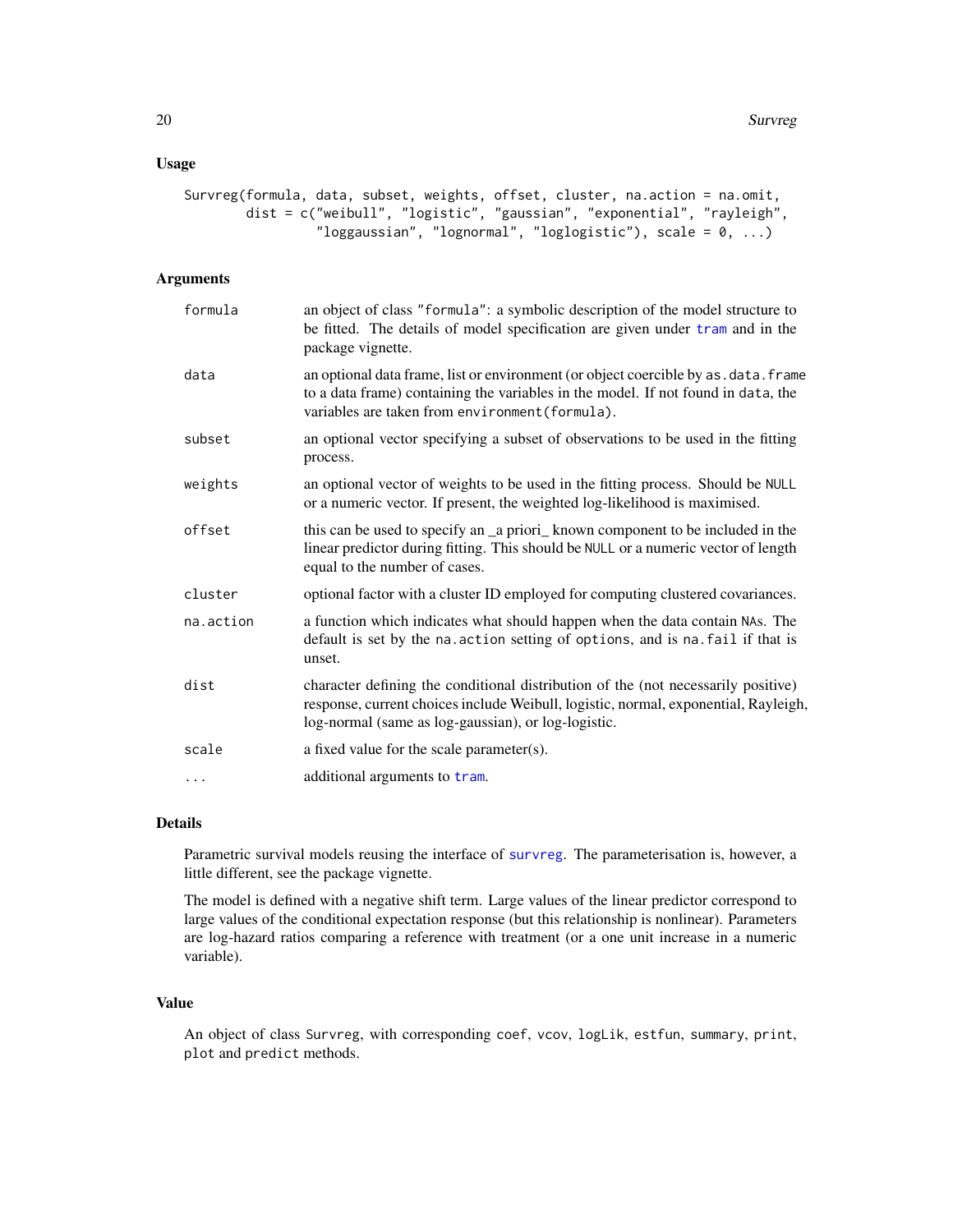#### <span id="page-20-0"></span>tram 21

#### References

Torsten Hothorn, Lisa Moest, Peter Buehlmann (2018), Most Likely Transformations, *Scandinavian Journal of Statistics*, 45(1), 110–134, doi: [10.1111/sjos.12291.](https://doi.org/10.1111/sjos.12291)

## Examples

```
data("GBSG2", package = "TH.data")
library("survival")
survreg(Surv(time, cens) \sim horTh, data = GBSG2)
Survreg(Surv(time, cens) \sim horTh, data = GBSG2)
```
<span id="page-20-1"></span>tram *Stratified Linear Transformation Models*

## Description

Likelihood-inference for stratified linear transformation models

#### Usage

```
tram(formula, data, subset, weights, offset, cluster, na.action = na.omit,
   distribution = c("Normal", "Logistic", "MinExtrVal", "MaxExtrVal", "Exponential"),
     transformation = c("discrete", "linear", "logarithmic", "smooth"),
     LRtest = TRUE, prob = c(0.1, 0.9), support = NULL,
     bounds = NULL, add = c(\emptyset, \emptyset), order = 6,
     negative = TRUE, scale = TRUE, extrapolate = FALSE,
     log_first = FALSE, model_only = FALSE, constraints = NULL, ...)
tram_data(formula, data, subset, weights, offset, cluster, na.action = na.omit)
```

| formula | an object of class "formula": a symbolic description of the model structure to<br>be fitted. The details of model specification are given under Details and in the<br>package vignette.                                      |
|---------|------------------------------------------------------------------------------------------------------------------------------------------------------------------------------------------------------------------------------|
| data    | an optional data frame, list or environment (or object coercible by as . data. frame<br>to a data frame) containing the variables in the model. If not found in data, the<br>variables are taken from environment (formula). |
| subset  | an optional vector specifying a subset of observations to be used in the fitting<br>process.                                                                                                                                 |
| weights | an optional vector of weights to be used in the fitting process. Should be NULL<br>or a numeric vector. If present, the weighted log-likelihood is maximised.                                                                |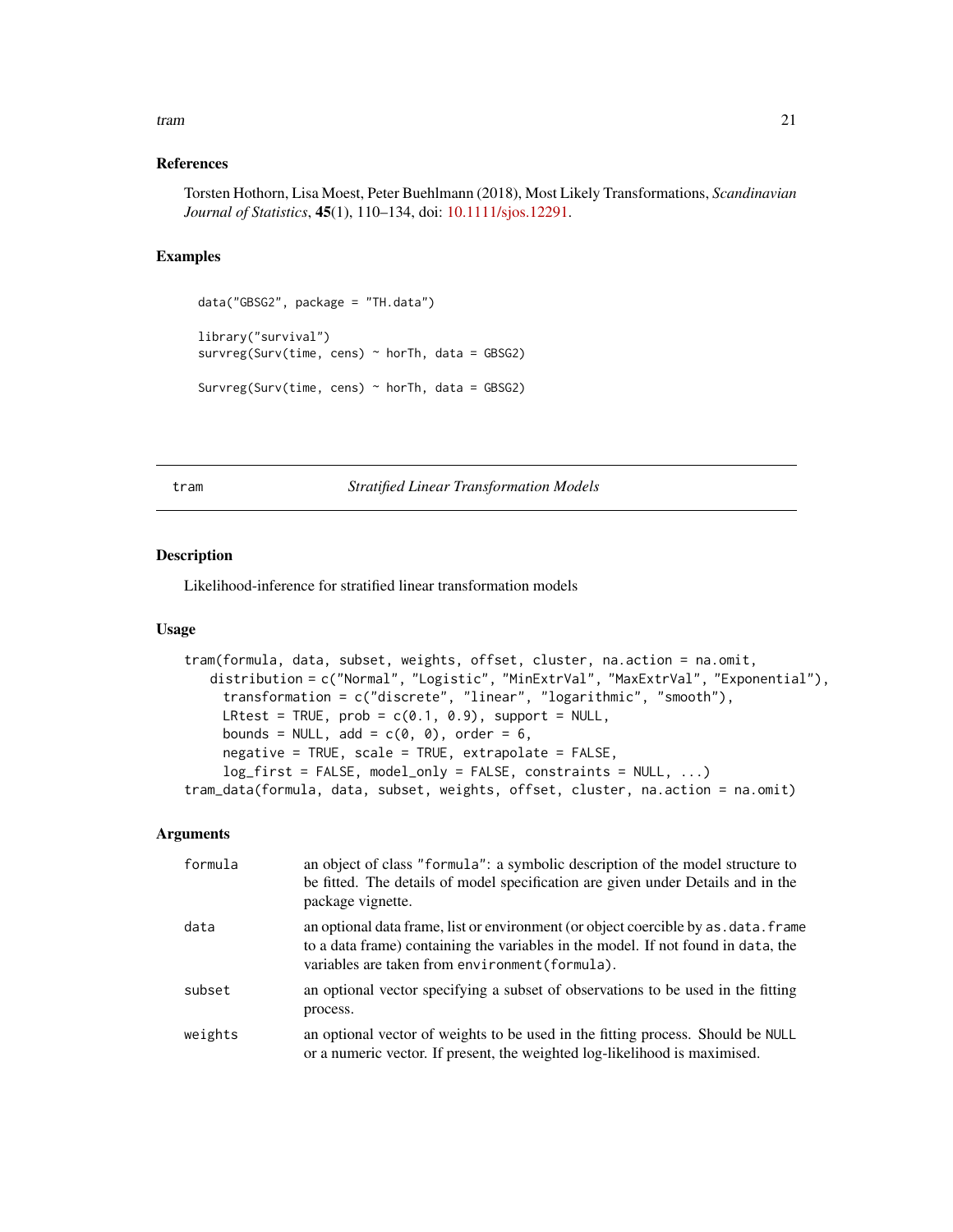<span id="page-21-0"></span>

| offset         | this can be used to specify an _a priori_ known component to be included in the<br>linear predictor during fitting. This should be NULL or a numeric vector of length<br>equal to the number of cases.                                                                                           |
|----------------|--------------------------------------------------------------------------------------------------------------------------------------------------------------------------------------------------------------------------------------------------------------------------------------------------|
| cluster        | optional factor with a cluster ID employed for computing clustered covariances.                                                                                                                                                                                                                  |
| na.action      | a function which indicates what should happen when the data contain NAs. The<br>default is set to na.omit.                                                                                                                                                                                       |
| distribution   | character specifying how the transformation function is mapped into probabili-<br>ties. Available choices include the cumulative distribution functions of the stan-<br>dard normal, the standard logistic and the standard minimum extreme value dis-<br>tribution.                             |
| transformation | character specifying the complexity of the response-transformation. For discrete<br>responses, one parameter is assigned to each level (except the last one), for con-<br>tinuous responses linear, log-linear and smooth (parameterised as a Bernstein<br>polynomial) function are implemented. |
| LRtest         | logical specifying if a likelihood-ratio test for the null of all coefficients in the<br>linear predictor being zero shall be performed.                                                                                                                                                         |
| prob           | two probabilities giving quantiles of the response defining the support of a<br>smooth Bernstein polynomial (if transformation = "smooth").                                                                                                                                                      |
| support        | a vector of two elements; the support of a smooth Bernstein polynomial (if<br>$transformation = "smooth").$                                                                                                                                                                                      |
| bounds         | an interval defining the bounds of a real sample space.                                                                                                                                                                                                                                          |
| add            | add these values to the support before generating a grid via mkgrid.                                                                                                                                                                                                                             |
| order          | integer >= 1 defining the order of the Bernstein polynomial (if transformation<br>$=$ "smooth").                                                                                                                                                                                                 |
| negative       | logical defining the sign of the linear predictor.                                                                                                                                                                                                                                               |
| scale          | logical defining if variables in the linear predictor shall be scaled. Scaling is<br>internally used for model estimation, rescaled coefficients are reported in model<br>output.                                                                                                                |
| extrapolate    | logical defining the behaviour of the Bernstein transformation function outside<br>support. The default FALSE is to extrapolate linearily without requiring the<br>second derivative of the transformation function to be zero at support. If TRUE,<br>this additional constraint is respected.  |
| log_first      | logical; if TRUE, a Bernstein polynomial is defined on the log-scale.                                                                                                                                                                                                                            |
| model_only     | logical, if TRUE the unfitted model is returned.                                                                                                                                                                                                                                                 |
| constraints    | additional constraints on regression coefficients in the linear predictor of the<br>form lhs $%*$ coef(object) >= rhs, where lhs and rhs can be specified as<br>a character (as in glht) or by a matrix lhs (assuming $rhs = 0$ ), or as a list<br>containing the two elements lhs and rhs.      |
|                | additional arguments.                                                                                                                                                                                                                                                                            |

The model formula is of the form  $y \mid s \sim x$  where y is an at least ordered response variable, s are the variables defining strata and x defines the linear predictor.  $y \sim x$  defines a model without strata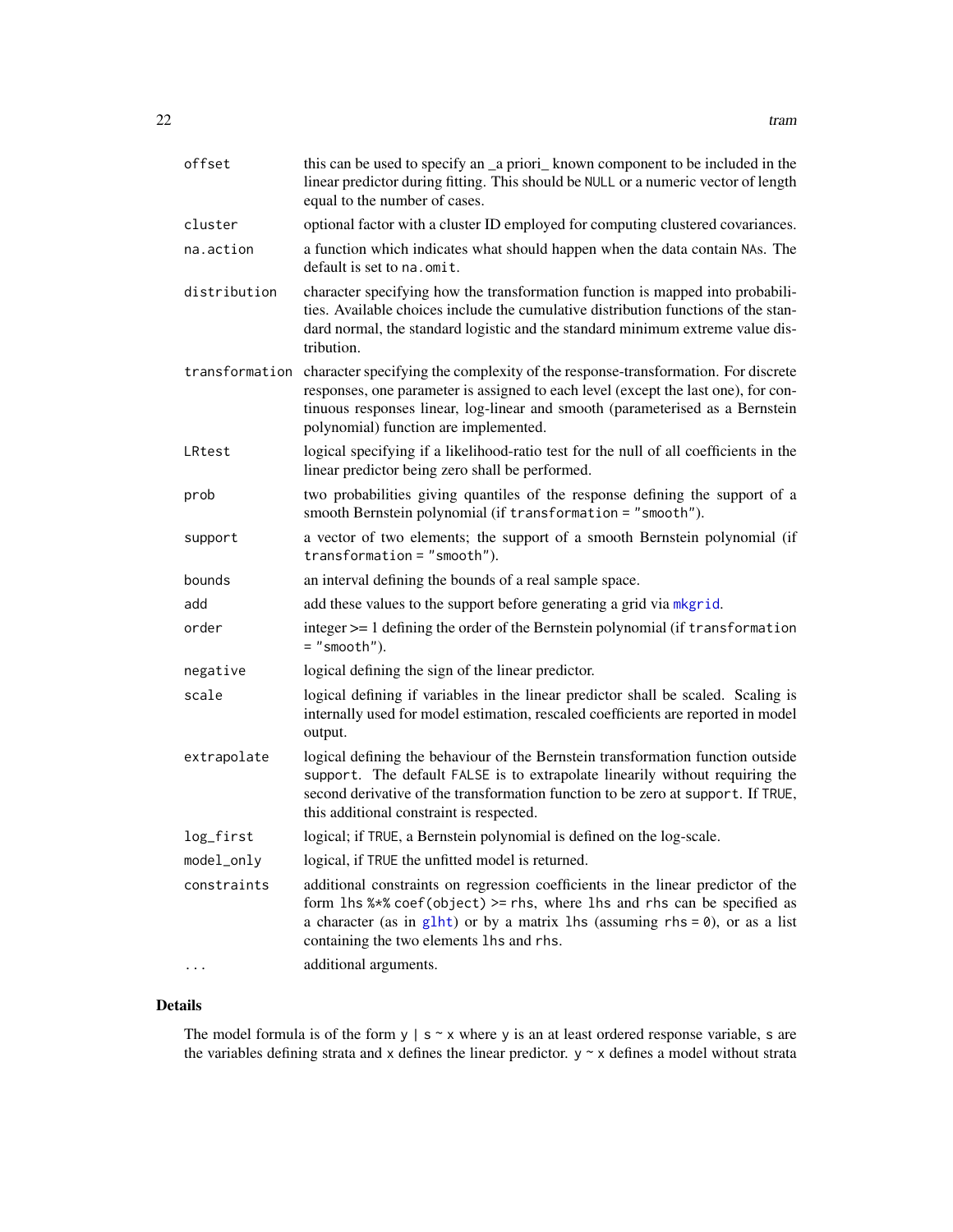<span id="page-22-0"></span>tram 23

(but response-varying intercept function) and  $y \mid s \sim \emptyset$  sets-up response-varying coefficients for all variables in s.

The two functions tram and tram\_data are not intended to be called directly by users. Instead, functions [Coxph](#page-6-1) (Cox proportional hazards models), [Survreg](#page-18-1) (parametric survival models), [Polr](#page-16-1) (models for ordered categorical responses), [Lm](#page-9-1) (normal linear models), [BoxCox](#page-3-1) (non-normal linear models) or [Colr](#page-4-1) (continuous outcome logistic regression) allow direct access to the corresponding models.

The model class and the specific models implemented in **tram** are explained in the package vignette of package tram. The underlying theory of most likely transformations is presented in Hothorn et al. (2018), computational and modelling aspects in more complex situations are discussed by Hothorn (2018).

#### Value

An object of class tram inheriting from mlt.

#### References

Torsten Hothorn, Lisa Moest, Peter Buehlmann (2018), Most Likely Transformations, *Scandinavian Journal of Statistics*, 45(1), 110–134, doi: [10.1111/sjos.12291.](https://doi.org/10.1111/sjos.12291)

Torsten Hothorn (2018), Most Likely Transformations: The mlt Package, *Journal of Statistical Software*, forthcoming. URL: <https://cran.r-project.org/package=mlt.docreg>

```
data("BostonHousing2", package = "mlbench")
### unconstrained regression coefficients
### BoxCox calls tram internally
m1 <- BoxCox(cmedv \sim chas + crim + zn + indus + nox +
             rm + age + dis + rad + tax + p tratio + b + lstat,
             data = BostonHousing2)
### now with two constraints on regression coefficients
m2 \le - BoxCox(cmedv \sim chas + crim + zn + indus + nox +
             rm + age + dis + rad + tax + ptratio + b + lstat,data = BostonHousing2,
             constraints = c("crim \geq 0", "chas1 + rm \geq 1.5"))coef(m1)
coef(m2)
K \le - matrix(0, nrow = 2, ncol = length(coef(m2)))
colnames(K) <- names(coef(m2))
K[1, "crim"] <- 1
K[2, c("chas1", "rm")] <- 1
m3 <- BoxCox(cmedv \sim chas + crim + zn + indus + nox +
             rm + age + dis + rad + tax + ptrain + b + lstat,data = BostonHousing2,
             constraints = list(K, c(0, 1.5)))
```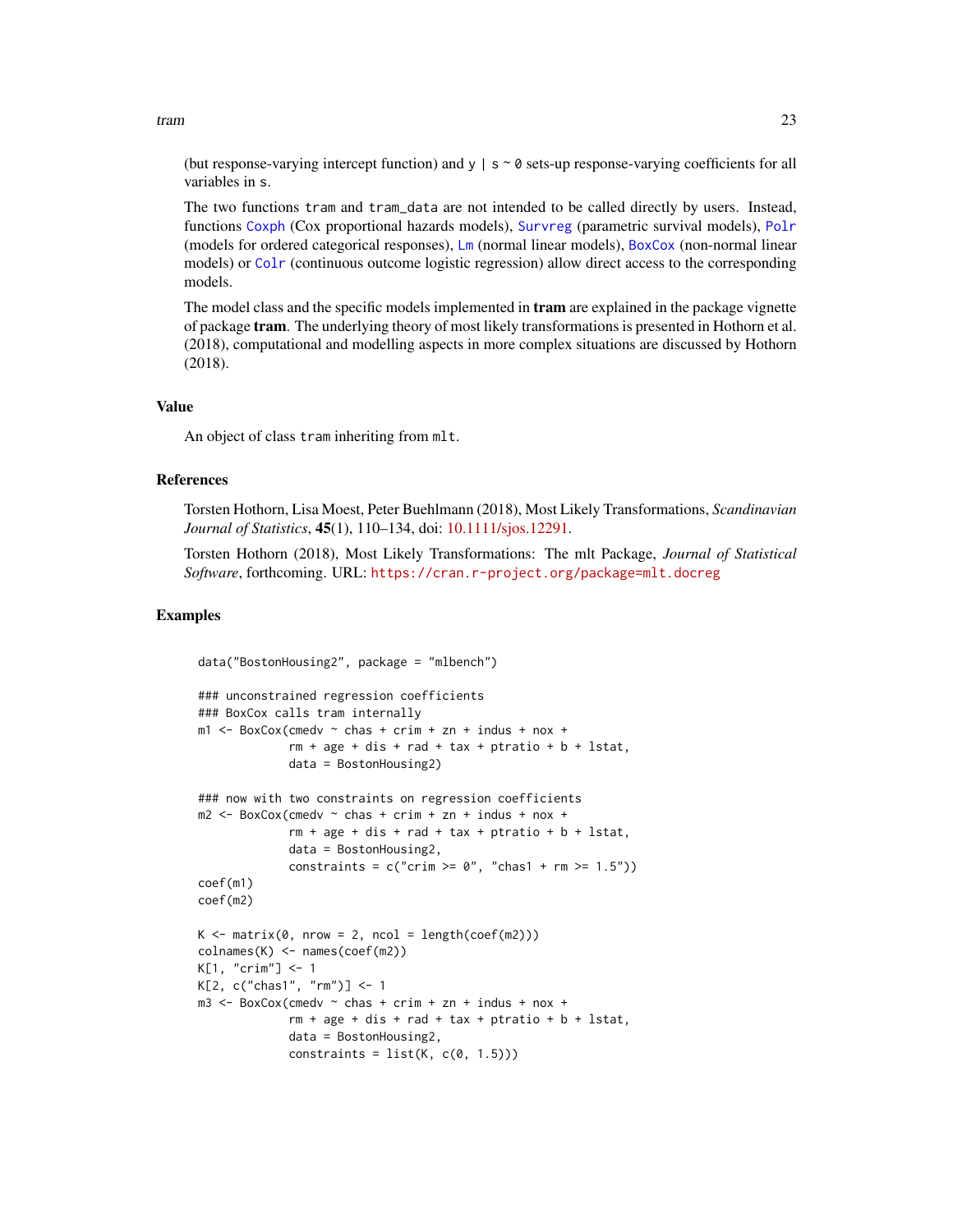```
all.equal(coef(m2), coef(m3))
```
#### Description

Methods for objects inheriting from class tram

#### Usage

```
## S3 method for class 'tram'
as.mlt(object)
## S3 method for class 'tram'
model.frame(formula, ...)
## S3 method for class 'tram'
model.matrix(object, data = object$data, with_baseline = FALSE, ...)
## S3 method for class 'tram'
coef(object, with_baseline = FALSE, ...)
## S3 method for class 'Lm'
coef(object, as.lm = FALSE, ...)## S3 method for class 'Survreg'
coef(object, as.survreg = FALSE, ...)
## S3 method for class 'tram'
vcov(object, with_baseline = FALSE, complete = FALSE, ...)
## S3 method for class 'tram'
logLik(object, parm = coef(as.mlt(object), fixed = FALSE), ...)
## S3 method for class 'tram'
estfun(object, parm = coef(as.mlt(object), fixed = FALSE), \ldots)
## S3 method for class 'tram'
predict(object, newdata = model.frame(object),
        type = c("lp", "trafo", "distribution", "survivor", "density",
                  "logdensity", "hazard", "loghazard", "cumhazard", "quantile"),
           ...)
## S3 method for class 'tram'
plot(x, newdata = model-frame(x),which = c("QQ-PIT", "baseline only", "distribution"),
     confidence = c("none", "interval", "band"), level = 0.95,K = 50, cheat = K, col = "black", fill = "lightgrey", lwd = 1, ...)
```
#### Arguments

object, formula, x

a fitted stratified linear transformation model inheriting from class tram.

data an optional data frame.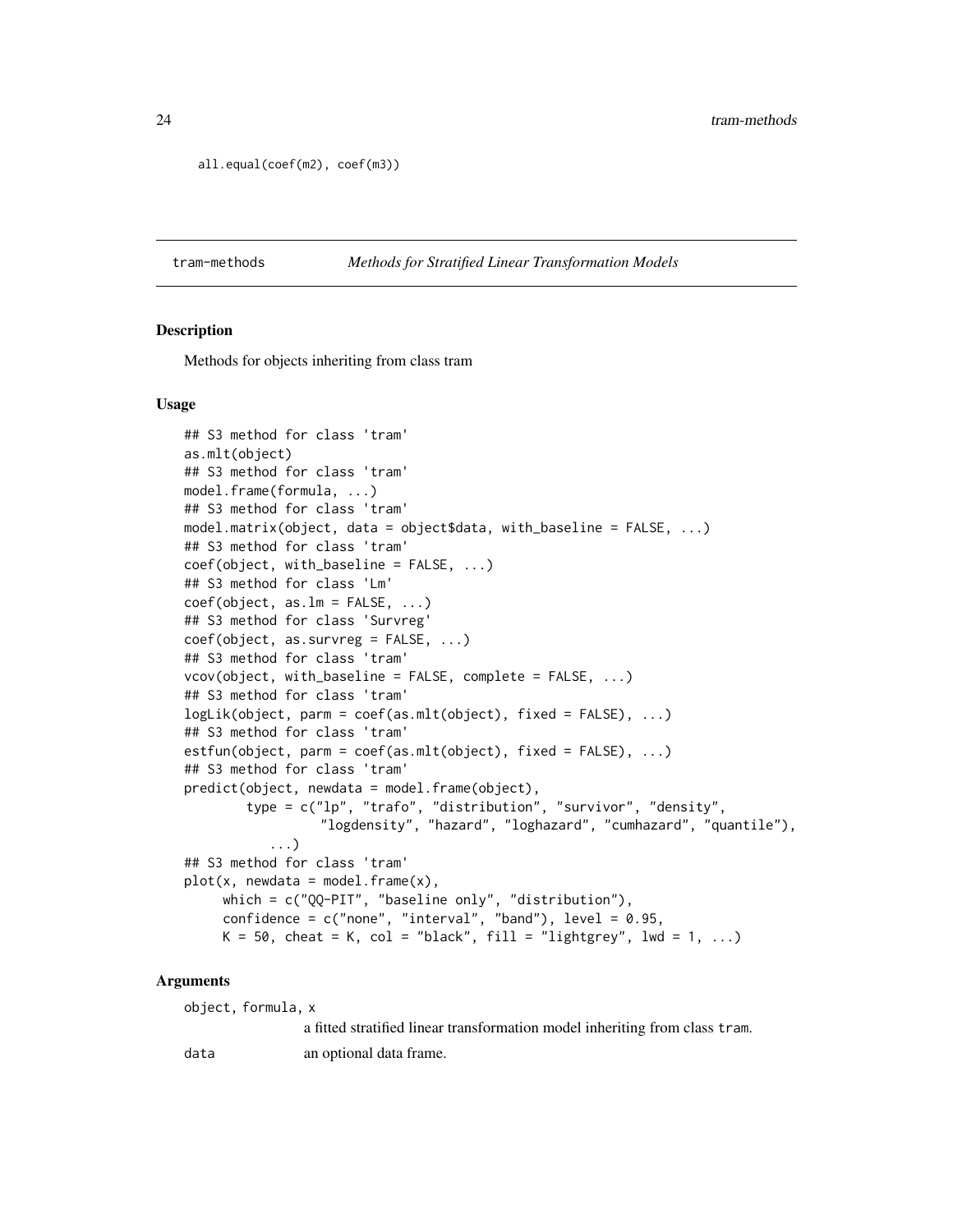<span id="page-24-0"></span>

| with_baseline | logical, if TRUE all model parameters are returned, otherwise parameters describ-<br>ing the baseline transformation are ignored.                                                                                                                                                                                                                                                                 |
|---------------|---------------------------------------------------------------------------------------------------------------------------------------------------------------------------------------------------------------------------------------------------------------------------------------------------------------------------------------------------------------------------------------------------|
| as.lm         | logical, return parameters in the 1m parameterisation if TRUE.                                                                                                                                                                                                                                                                                                                                    |
| as.survreg    | logical, return parameters in the survreg parameterisation in TRUE.                                                                                                                                                                                                                                                                                                                               |
| parm          | model parameters, including baseline parameters.                                                                                                                                                                                                                                                                                                                                                  |
| complete      | currently ignored                                                                                                                                                                                                                                                                                                                                                                                 |
| newdata       | an optional data frame of new observations.                                                                                                                                                                                                                                                                                                                                                       |
| type          | type of prediction, current options include linear predictors ("1p", of x vari-<br>ables in the formula $y \mid s \sim x$ , transformation functions ("trafo") or distri-<br>bution functions on the scale of the cdf ("distribution"), survivor function,<br>density function, log-density function, hazard function, log-hazard function, cu-<br>mulative hazard function or quantile function. |
| which         | type of plot, either a QQ plot of the probability-integral transformed observa-<br>tions ("QQ-PIT"), of the baseline transformation of the whole distribution.                                                                                                                                                                                                                                    |
| confidence    | type of uncertainty assessment.                                                                                                                                                                                                                                                                                                                                                                   |
| level         | confidence level.                                                                                                                                                                                                                                                                                                                                                                                 |
| K             | number of grid points in the response, see plot.ctm.                                                                                                                                                                                                                                                                                                                                              |
| cheat         | reduced number of grid points for the computation of confidence bands, see<br>confband.                                                                                                                                                                                                                                                                                                           |
| col           | line color.                                                                                                                                                                                                                                                                                                                                                                                       |
| fill          | fill color.                                                                                                                                                                                                                                                                                                                                                                                       |
| lwd           | line width.                                                                                                                                                                                                                                                                                                                                                                                       |
| $\cdots$      | additional arguments to the underlying methods for class mlt, see mlt-methods.                                                                                                                                                                                                                                                                                                                    |

coef can be used to get (and set) model parameters, logLik evaluates the log-likelihood (also for parameters other than the maximum likelihood estimate); vcov returns the estimated variancecovariance matrix (possibly taking cluster into account) and and estfun gives the score contribution by each observation. predict and plot can be used to inspect the model on different scales.

## References

Torsten Hothorn, Lisa Moest, Peter Buehlmann (2018), Most Likely Transformations, *Scandinavian Journal of Statistics*, 45(1), 110–134, doi: [10.1111/sjos.12291.](https://doi.org/10.1111/sjos.12291)

## See Also

[mlt-methods](#page-0-0), [plot.ctm](#page-0-0)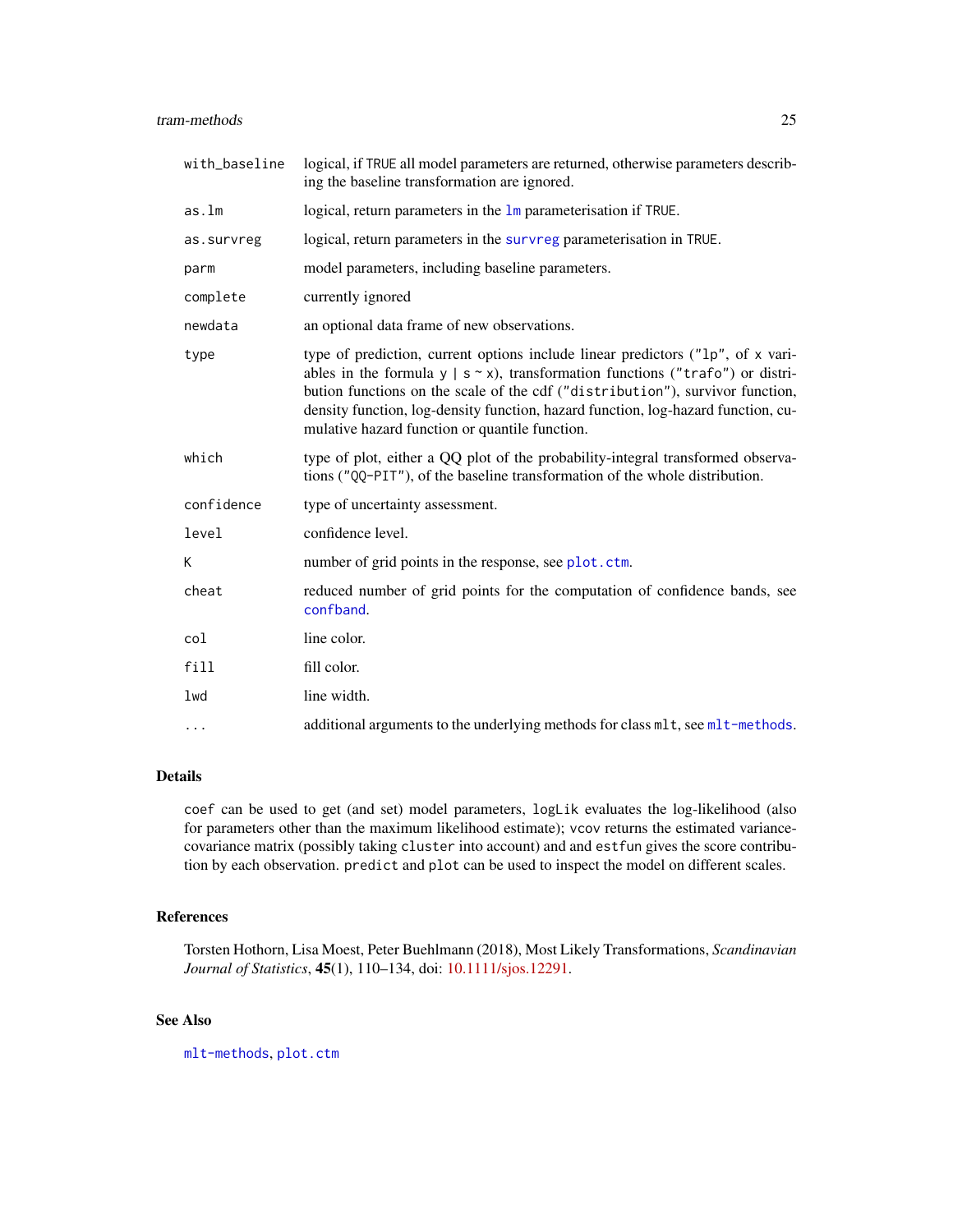```
data("BostonHousing2", package = "mlbench")
### fit non-normal Box-Cox type linear model with two
### baseline functions (for houses near and off Charles River)
BC_BH_2 \leq - BoxCox(cmedv | 0 + chas \sim crim + zn + indus + nox +
                  rm + age + dis + rad + tax + ptratio + b + lstat,data = BostonHousing2)
logLik(BC_BH_2)
### classical likelihood inference
summary(BC_BH_2)
### coefficients of the linear predictor
coef(BC_BH_2)
### plot linear predictor (mean of _transformed_ response)
### vs. observed values
plot(predict(BC_BH_2, type = "lp"), BostonHousing2$cmedv)
### all coefficients
coef(BC_BH_2, with_baseline = TRUE)
### compute predicted median along with 10% and 90% quantile for the first
### observations
predict(BC_BH_2, newdata = BostonHousing2[1:3,], type = "quantile",
        prob = c(.1, .5, .9)### plot the predicted density for these observations
plot(BC_BH_2, newdata = BostonHousing2[1:3, -1],
    which = "distribution", type = "density", K = 1000)
### evaluate the two baseline transformations, with confidence intervals
nd <- model.frame(BC_BH_2)[1:2, -1]
nd$chas <- factor(c("0", "1"))
library("colorspace")
col \leftarrow diverge_hcl(2, h = c(246, 40), c = 96, l = c(65, 90))
fill <- diverge_hcl(2, h = c(246, 40), c = 96, l = c(65, 90), alpha = .3)
plot(BC_BH_2, which = "baseline only", newdata = nd, col = col,
     confidence = "interval", fill = fill, 1wd = 2,
     xlab = "Median Value", ylab = expression(h[Y]))
legend("bottomright", lty = 1, col = col,title = "Near Charles River", legend = c("no", "yes"), bty = "n")
```